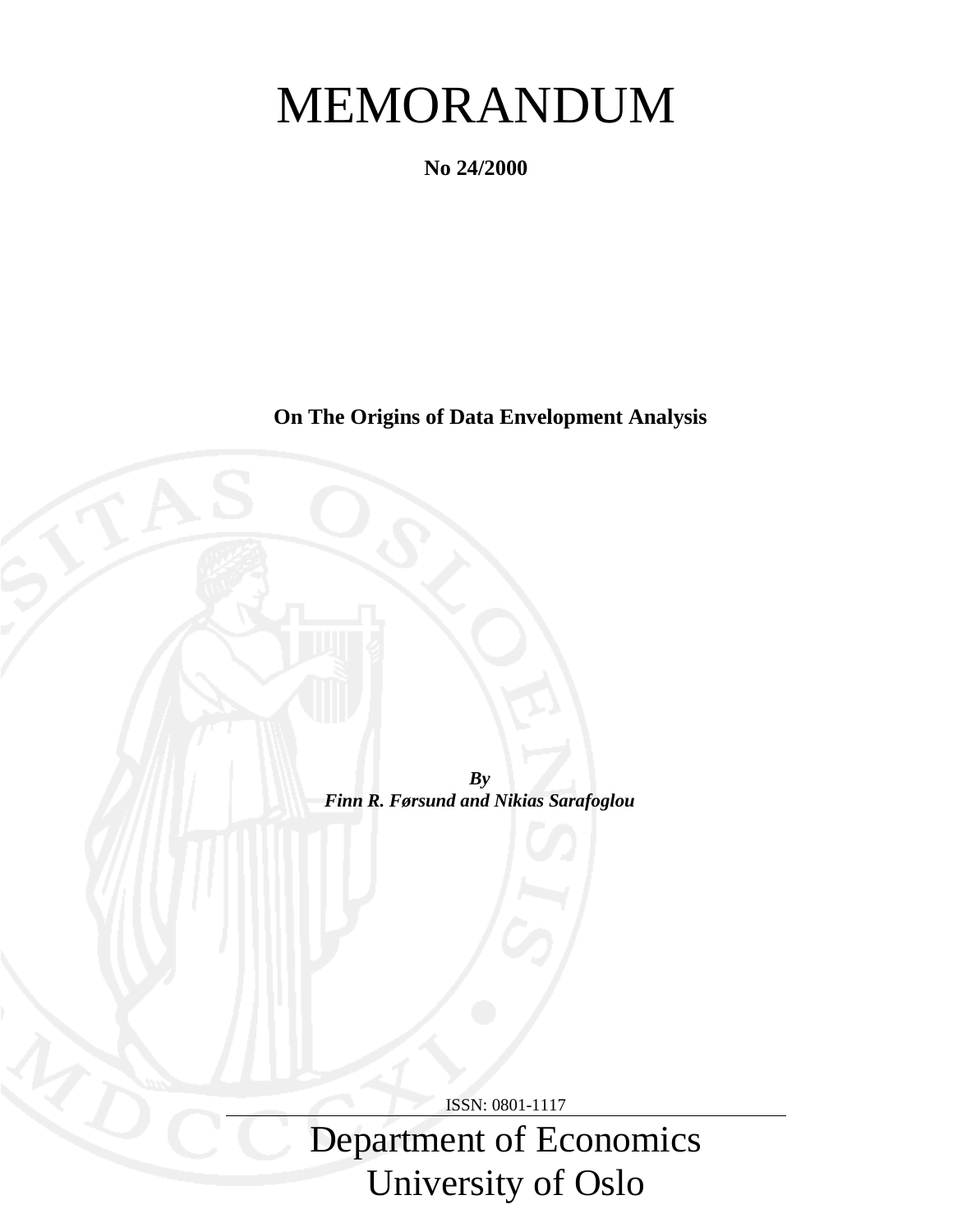| This series is published by the | In co-operation with                  |  |
|---------------------------------|---------------------------------------|--|
| <b>University of Oslo</b>       | <b>The Frisch Centre for Economic</b> |  |
| <b>Department of Economics</b>  | <b>Research</b>                       |  |
| P. O.Box 1095 Blindern          | Gaustadalleén 21                      |  |
| N-0317 OSLO Norway              | N-0371 OSLO Norway                    |  |
| Telephone: $+47 22855127$       | Telephone: +47 22 95 88 20            |  |
| $+4722855035$                   | +47 22 95 88 25                       |  |
| Fax:                            | Fax:                                  |  |
| http://www.oekonomi.uio.no/     | http://www.frisch.uio.no/             |  |
| Internet:                       | Internet:                             |  |
| econdep@econ.uio.no             | e-mail:                               |  |
| e-mail:                         | frisch@frisch.uio.no                  |  |

List of the last 10 Memoranda:

| No 23 | By Knut Røed and Tao Zhang: A Note on the Weibull Distribution and        |  |
|-------|---------------------------------------------------------------------------|--|
|       | Time Aggregation Bias. 9 p.                                               |  |
| No 22 | By Atle Seierstad: Nonsmooth maximum principle for control problems       |  |
|       | in Banach state space. 24 p.                                              |  |
| No 21 | By Diderik Lund: Imperfect loss offset and the after-tax expected rate of |  |
|       | return to equity, with an application to rent taxation. 20 p.             |  |
| No 20 | By Christian Brinch: Identification of Structural Duration Dependence     |  |
|       | and Unobserved Heterogeneity with Time-varying Covariates. 19 p.          |  |
| No 19 | By Knut Røed and Morten Nordberg: Have the Relative Employment            |  |
|       | Prospects for the Low-Skilled Deteriorated After All? 21 p.               |  |
| No 18 | By Jon Vislie: Environmental Regulation under Asymmetric Information      |  |
|       | with Type-dependent outside Option. 20 p.                                 |  |
| No 17 | By Tore Nilssen and Lars Sørgard: Strategic Informative Advertising in a  |  |
|       | TV-Advertising Duopoly. 21 p.                                             |  |
| No 16 | By Michael Hoel and Perry Shapiro: Transboundary Environmental            |  |
|       | Problems with a Mobile Population: Is There a Need for Central Policy?    |  |
|       | 19 p.                                                                     |  |
| No 15 | By Knut Røed and Tao Zhang: Labour Market Transitions and Economic        |  |
|       | Incentives. 21 p.                                                         |  |
| No 14 | By Dagfinn Rime: Private or Public Information in Foreign Exchange        |  |
|       | Markets? An Empirical Analysis. 50 p.                                     |  |

A complete list of this memo-series is available in a PDF® format at: http://www.oekonomi.uio.no/memo/index.shtml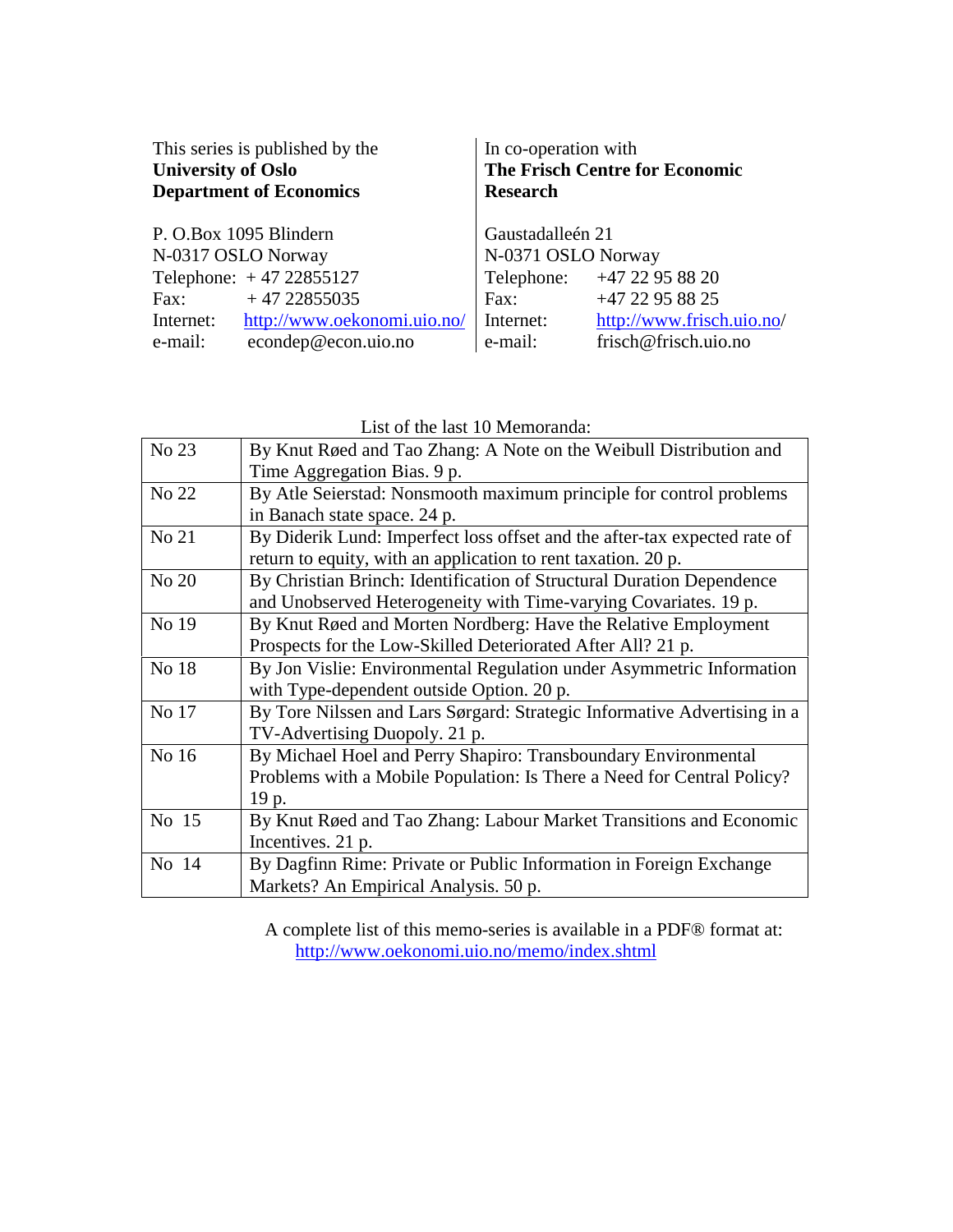# **ON THE ORIGINS OF**

# **DATA ENVELOPMENT ANALYSIS**<sup>1</sup>

by

# **Finn R. Førsund**

Department of Economics, University of Oslo

and

# **Nikias Sarafoglou**

# Department of Economics, Mid-Sweden University, Sweden

**Abstract.** The concept "Data Envelopment Analysis" (DEA) was introduced in the journal literature by the highly influential 1978 paper of Charnes, Cooper, and Rhodes. In the subsequent literature the development of research leading up to this paper tended to be forgotten. However, studying this diffusion of ideas may still give valuable insights into research issues still unexplored and insight in the research process itself. A natural starting point is Farrell's seminal 1957 paper on concepts of efficiency and their computation. The richness of ideas presented in Farrell is demonstrated by the fact that the developments in the following two decades were based on aspects and ideas there. The origins of the main developments are identified, and the connections to Charnes, Cooper, and Rhodes are explored.

**Keywords:** Farrell efficiency measures, frontier function, Linear Programming, DEA.

**JEL classification:** B21, D24.

<sup>&</sup>lt;sup>1</sup> The paper is a further development of "The diffusion of research on productive efficiency: The economist's guide to DEA evolution" by Finn R. Førsund and Nikias Sarafoglou, Discussion Paper #D-02/1999, Department of Economics and Social Sciences, NLH, and first draft presented at the Sixth European Workshop on Efficiency and Productivity Analysis, Copenhagen October 29 – 31, 1999. Tor Jakob Klette has given valuable comments on the last version.

Corresponding author. Address: Box 1095, 0317, Norway. E-mail: f.r.forsund@econ.uio.no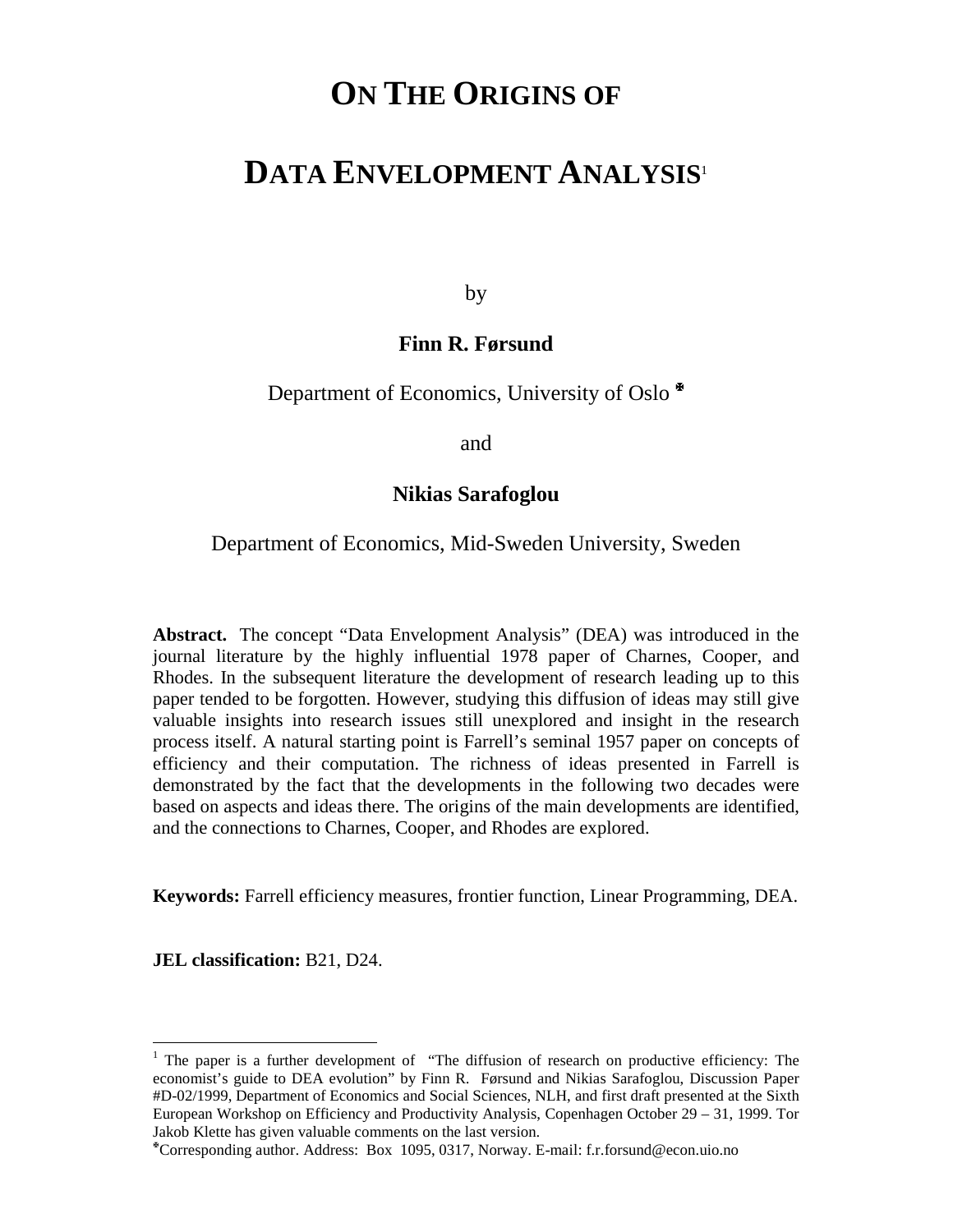## **1. Introduction**

 $\overline{a}$ 

Economics and operational research have common interests as to several research fields, one of the prominent ones being analyses of the production possibilities for micro units. The specific research strand of efficiency measurement for production units in the field of Operational Research took off with "Measuring the efficiency of decision making units" by Abraham Charnes, William.W. Cooper and Edwardo Rhodes (1978) (CCR) as the seminal paper. The increasingly popular empirical use of linear programming techniques for calculating efficiency scores is due to the *DEA model* introduced to the general research public in CCR. Per 1999 the CCR paper has over 700 citations in the Social Sciences Citation Index<sup>2</sup>.

New frontiers of research usually have explicit shoulders to stand on. In CCR, and in working papers leading to it (see Charnes, Cooper and Rhodes (1976, 1977)) a key inspiration is the paper "The measurement of productive efficiency" by Michael James Farrell  $(1957)^3$ .

It seems to be a widespread misunderstanding, and not only in the operational research and management science (OR/MS) community, that Farrell (1957) was forgotten until CCR was published. A typical quotation from a person outside the OR/MS community, is:

Farrell's contribution was itself ignored for more than two decades. It was rediscovered by Charnes, Cooper, and Rhodes (1978), who referred to the mathematical-programming method of measuring technical efficiency as data envelopment analysis (DEA), an appellation that seems to have stuck. Their paper

<sup>&</sup>lt;sup>2</sup> OR scientists could argue that this paper is not the most important work of William W. Cooper. His work on Stochastic programming in the late 1950s is recognised as path breaking. However, no other paper of W.W. Cooper has achieved such a high citation as CCR within his over 2500 lifetime citations.

<sup>&</sup>lt;sup>3</sup> It is interesting to note that Abe Charnes and Bill Cooper knew Mike Farrell well before 1957. Farrell was a visiting scholar for about two years on the faculty of the Graduate School of Industrial Administration at Carnegie Institute of Technology (now Carnegie Mellon University) in the early 1950s, where Abe Charnes and Bill Cooper were teaching. Farrell went back one more time before 1957 and unfortunately contracted polio, forcing him to use crutches. He worked with Abe Charnes, but not on efficiency-related topics. Bill W.Cooper's Ph.D. student Edwardo Rhodes brought Farrell's paper to the attention of Bill W. Cooper, and Charnes was brought in at a later stage of Rhode's Ph.D. (Private communication from Bill W. Cooper.)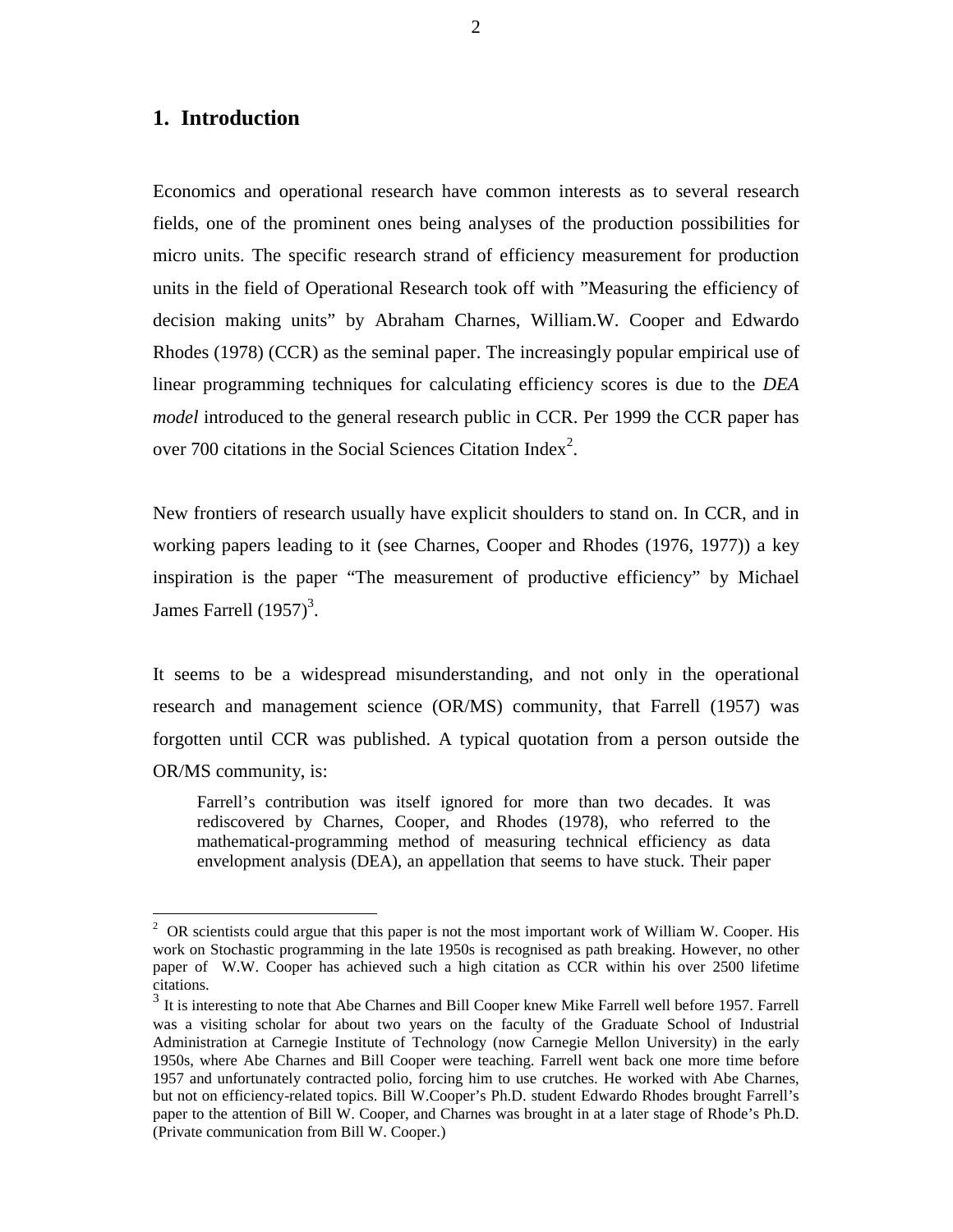has led to a flood of papers applying DEA, most of them in managementscience/operations-research journals."

(Russell (1998), p. 28.)

On the contrary, compared with an average paper, Farrell received quite a widespread attention *prior* to the publication of CCR, and citations of Farrell continued to outnumber those of CCR in the late 70s through the 80s, and into early 90s.

The main purpose of the paper is to show the development in the economics literature in the period between Farrell (1957) and the publication of CCR in 1978, and to elaborate on the connection between the former and CCR. The richness of ideas presented in Farrell's seminal 1957 paper (including the *"Discussion on Mr. Farrell's Paper"* (Farrell (1957), pp.282-290), is demonstrated by the fact that the developments in the following three decades were based on aspects and ideas there. Problems and points discussed there became key research questions. The explicit use of Farrell's ideas in the developments within economics will be studied in detail.

Within economics Farrell's efficiency analyses were followed up by means of general or parametric frontier functions, being restricted to single output in the development of econometric techniques. CCR and the subsequent literature within OR/MS took up the development of linear programming applied to non-parametric specifications of the production possibilities. Although statistical inference should not be the only interpretation of econometrics, it seemed that way in the two decades between the seminal papers.

Independent discoveries are rather the rule than exception in research. A group of agricultural economists at Berkeley, with James Boles as the main person, pioneered the linear programming approach in 1967, and in Boles (1971) the complete CCR model is found. We will discuss the contribution of the agricultural economists and reasons for being overlooked by the profession.

The plan of the paper is as follows: Farrell's contributions are reviewed in Section 2, and some bibliometric information based on citation data of SSCI as to the diffusion pattern presented in Section 3. The development of Farrell's ideas and the use of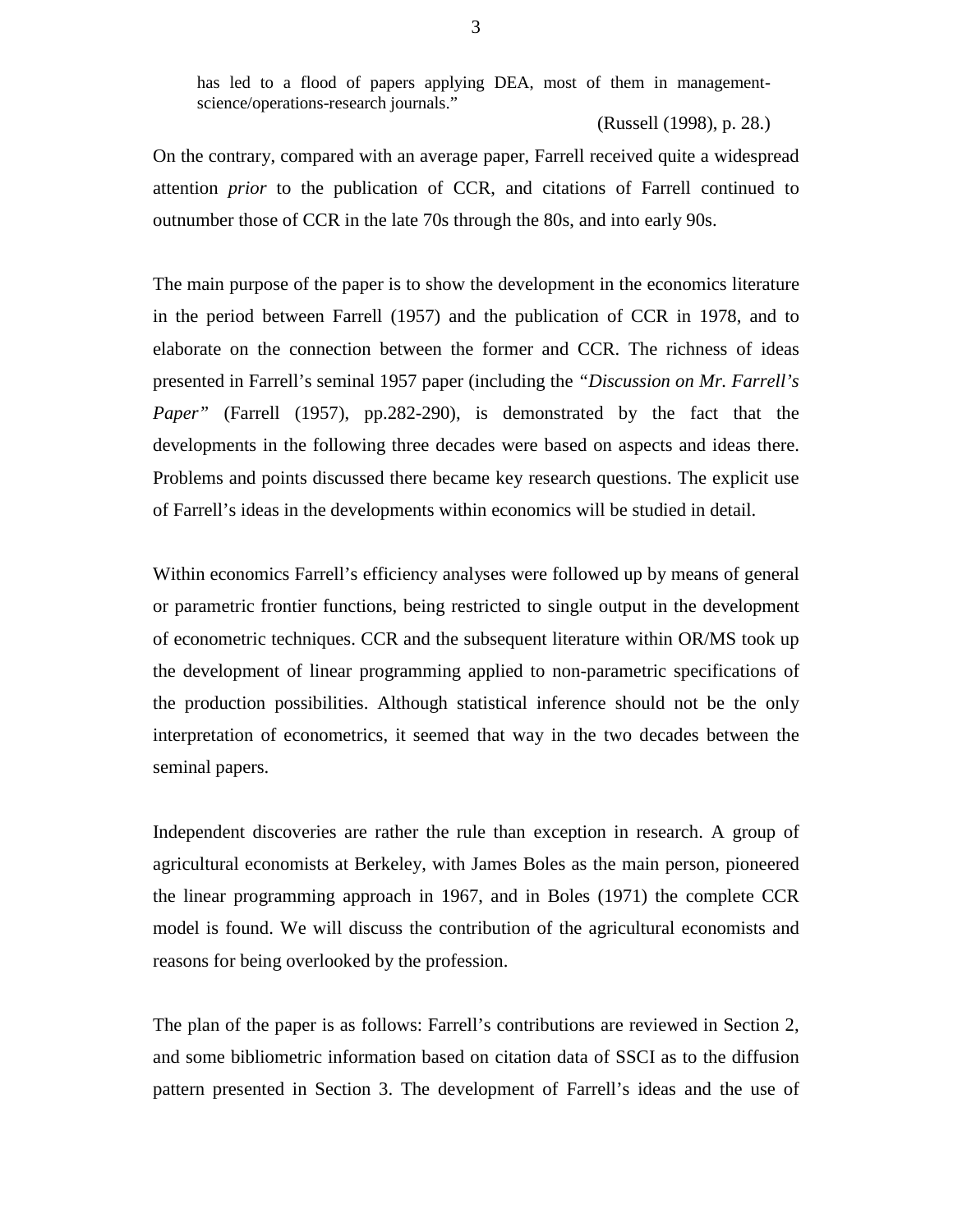insights of Farrell are elaborated upon in Section 4. Concluding remarks are offered in Section 5.

# **2. The Farrell approach to efficiency analysis**

In the immediate post-war years there was a general interest in growth and productivity, and Solow's most influential paper on these issues within a macro setting appeared in 1957. At the same time Farrell laid the foundation for new approaches to efficiency and productivity studies at the micro level, involving new insights on two issues: how to define efficiency and productivity, and how to calculate the benchmark technology and the efficiency measures.

The fundamental assumption was the possibility of inefficient operations, immediately pointing to a *frontier production function* concept as the benchmark, as opposed to a notion of *average performance* underlying most of the econometric literature on the production function up to the time of the seminal contribution.

#### *2.1. Farrell's contributions*

The contribution of Farrell was path breaking as to three aspects:

- (i) efficiency measures were based on radial uniform contractions or expansions from inefficient observations to the frontier,
- (ii) the production frontier was specified as the most pessimistic piecewise linear envelopment of the data,
- (iii) the frontier was calculated through solving systems of linear equations, obeying the two conditions on the unit isoquant:

(i) that its slope is not positive;

(ii) that no observed point lies between it and the origin.

(Farrell (1957), p.256).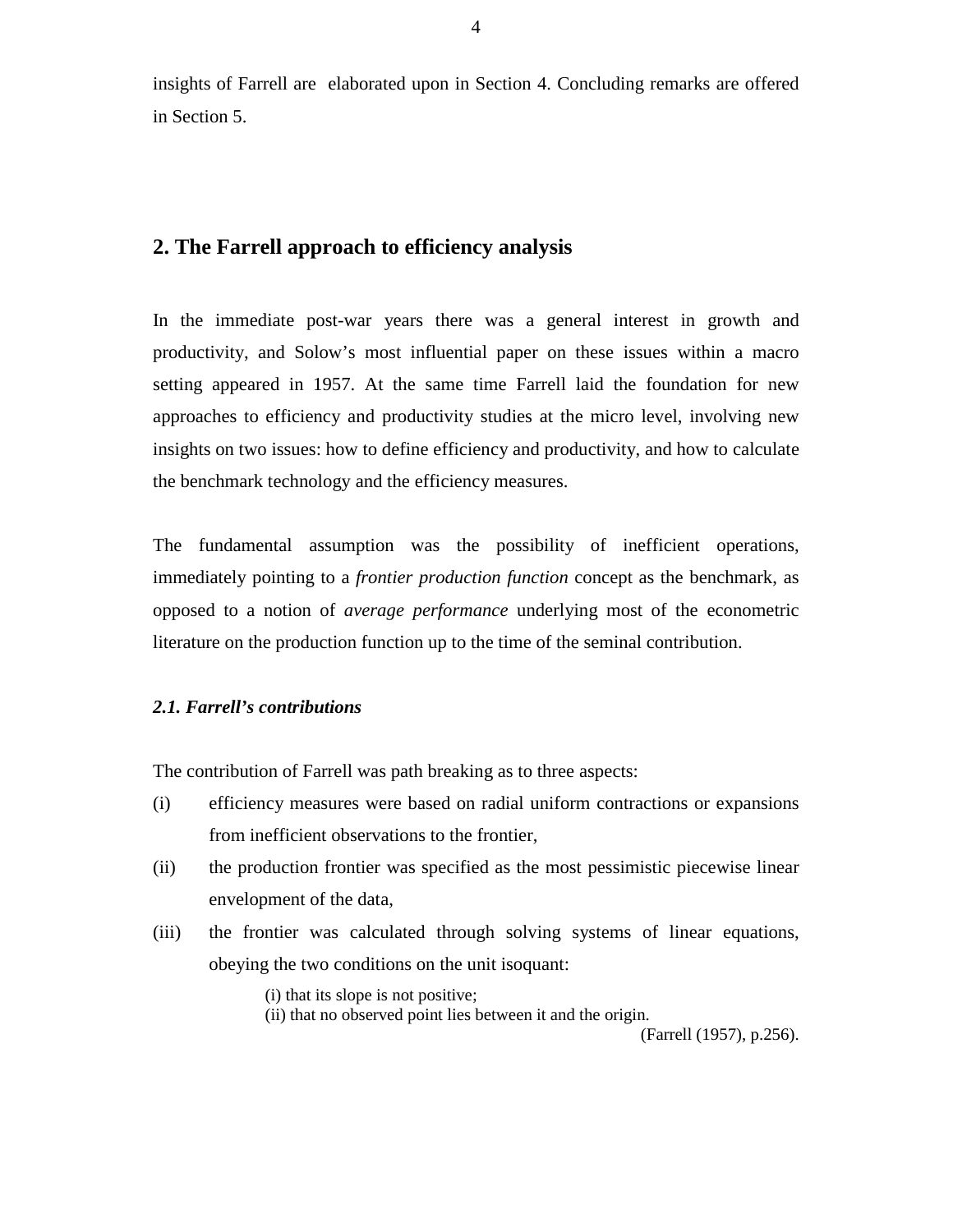Efficiency and productivity are core concepts of economics. The new aspect of Farrell was to offer a decomposition into technical efficiency<sup>4</sup>, price (or allocative) efficiency and overall efficiency at the micro level of a firm (or production unit). The radial contraction/expansion connecting inefficient observed points with (unobserved) reference points on the production frontier as the basis for the measures is the hallmark, and due to fundamental duality between production– and cost functions identical measures can also be defined using the latter.<sup>5</sup> The Farrell efficiency measures are shown in the original illustration in Figure 1. The definitions are:

*Technical efficiency*: inputs needed at best practice to produce observed outputs relative to observed input quantities, keeping observed input ratios; OQ/OP.

*Price efficiency*: costs of producing observed output at observed factor prices assuming technical efficiency, relative to minimised costs at the frontier; OR/OQ.

*Overall efficiency*: costs of producing observed output if both technical efficiency and price efficiency are assumed relative to observed costs;  $OR/OP = (OO/OP) (OR/OO)$ .

In the choice of a production frontier benchmark Farrell adopts a most practical approach, starting with engineering considerations and ending up with recommending observed best practice.  $\frac{6}{5}$  Inspired by the activity analysis of Koopmans (1951) his contribution was to introduce a *piecewise linear* envelopment of the data as the most pessimistic specification of the frontier, in the sense of the function being as close to the observations "as possible" (see Figure 2 for his original illustration), and to show how the frontier could be established by solving linear equations.

<sup>&</sup>lt;sup>4</sup> Farrell himself points to Debreu's (1951) concept of "coefficient of resource utilisation" as inspiration for his measure of technical efficiency. This has led some to adopt the name "Debreu – Farrell measures of efficiency" (see e.g. Färe and Lovell (1978), Färe, Grosskopf and Lovell (1985), Russell (1998)). However, studying Debreu reveals that he was concerned with an economy-wide characterisation of resource utilisation. Furthermore, he worked only from the resource cost side, defining his coefficient as the ratio between minimised resource costs of obtaining a given consumption bundle and actual costs, for given prices and a proportional contraction of resources.  $<sup>5</sup>$  Debreu's coefficient of resource utilisation is just built up from the cost function side.</sup>

<sup>&</sup>lt;sup>6</sup> "Although there are many possibilities two at once suggest themselves – a theoretical function specified by engineers and an empirical function based on the best results observed in practice." (Farrell (1957), p. 255).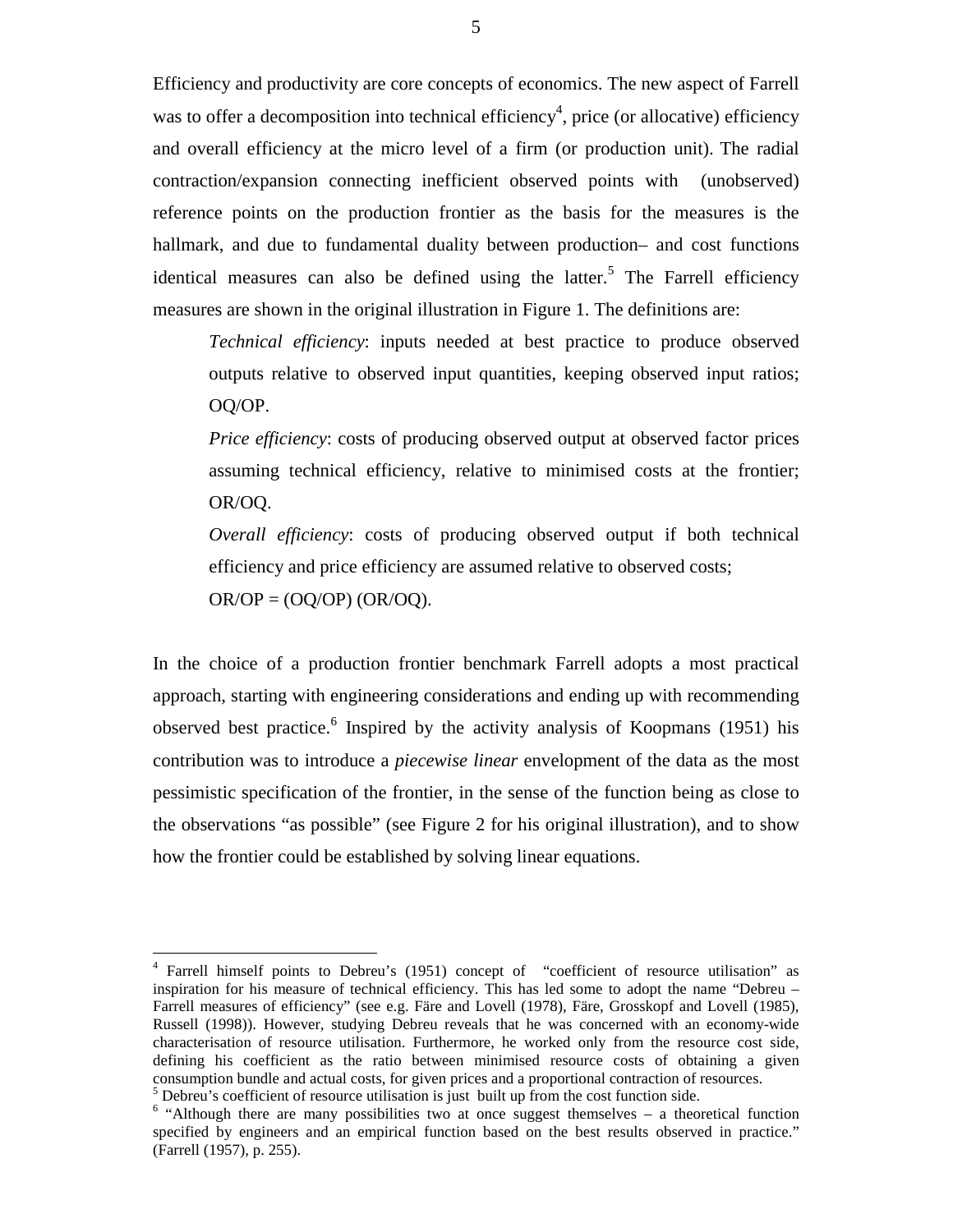

*Figure 1. The definition of Farrell's technical efficiency measure. (Note that y and x are input coefficients.)*



*Figure 2. The piecewise linear production frontier (unit isoquant). ( Note that y and x are input coefficients.)*

#### *2.1. Shoulders to stand on*

Research is not carried out in isolation. As already mentioned Farrell points to Debreu and Koopmanns as inspirations. Otherwise it may be of interest to note that Farrell himself lists only eight references. This may be partly due to the paper's intended public:

It is hoped that the paper will be of interest to a wide range of economic statisticians, businessmen and civil servants, many of who have little knowledge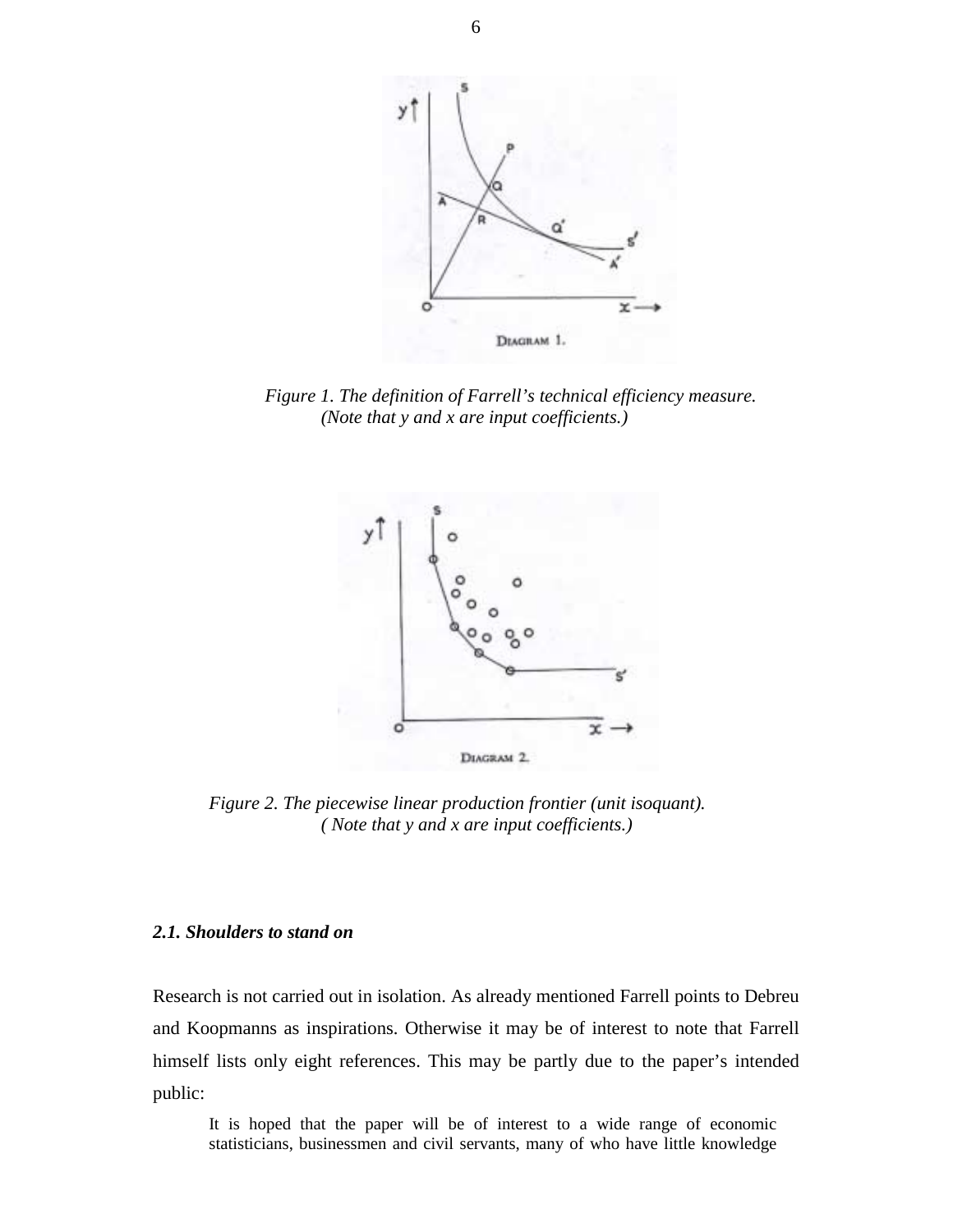of economic theory or mathematics. For their benefit, the main exposition is in the sort of terms used by elementary economic textbooks, and such elementary mathematics as is necessary for discussion of the general case or of the computing problems is confined to sections 2.3 and 5. Similarly, although the treatment of the efficient production function is largely inspired by activity analysis, no reference is made to this in the exposition. The professional economist can easily draw the necessary parallels for himself, as indeed, he can note the similarity of the measure of "technical efficiency" and Debreu's coefficient of resource utilization…

(Farrell (1957), pp. 253-254.)

However, he overlooked one link with the axiomatic production theory that would have been very appropriate as motivating his choice of the radial contraction or expansion from an observation to the frontier, namely the distance function concept introduced to economists by Shephard (1953). Another contribution overlooked, making use of proportional changes, was Malmquist (1953). The latter paper inspired Caves, Christensen and Diewert (1982) to launch the *Malmquist productivity index* based on ratios of Farrell efficiency indices.<sup>7</sup>

In fact, Farrell did not motivate much his choice of efficiency measure definition.

Shephard used the distance function as a crucial device when establishing the fundamental duality between production and costs; i.e. proving the unique correspondence between the production technology and the cost function. Farrell actually used this feature when he showed how his efficiency measures also had a cost interpretation.

# **3. The diffusion of Farrell's ideas**

Main factors influencing citations, apart from the quality of the research contribution, are reputation of journal, reputation of author, number of close followers; colleagues, "cadres of proteges" (Zuckerman (1987, p.332)), Ph.D. students, and extent of network ("invisible college"). The journal Farrell published in was well known in England, but not so in U. S., where the journal was not included in the social science databases. He himself had a good reputation, although not a prolific journal contributor, but he had no group of Ph.D. students around him. The Cambridge

 7 However, no reference was made to Farrell, only to distance functions.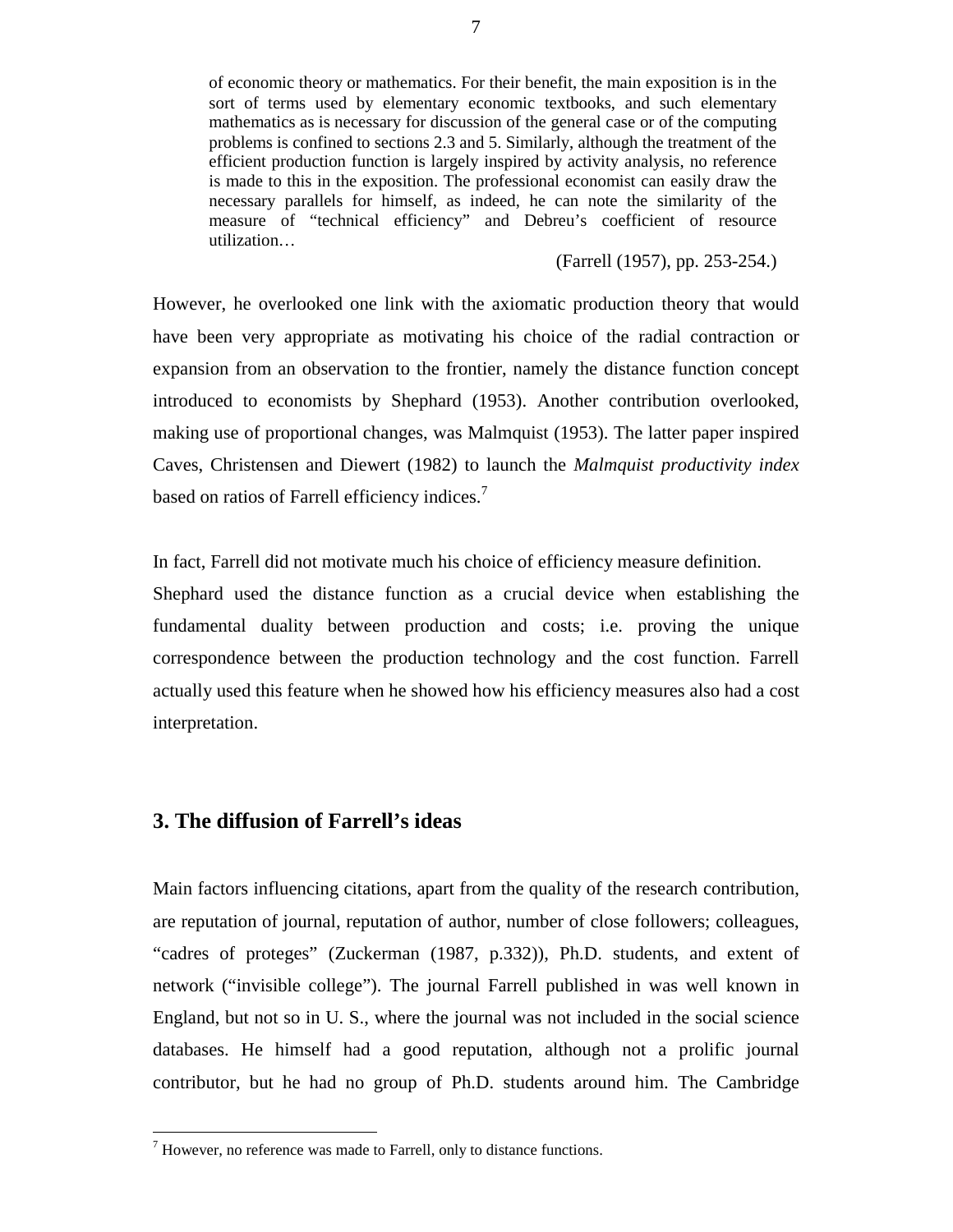location should not be a disadvantage from a network point of view, but as a person he would probably not be a pushy marketing man for his own paper or ideas. In fact, the first self-citation, a possible sign of advertising, came quite naturally in a followup paper five years later on scale issues (Farrell and Fieldhouse (1962)).

Economist both from Europe and US did early citations of Farrell. The most central are set out in Table 1. The first citation came in 1959, and was not very enthusiastic, as revealed by the evaluation:

Mr. Farrell's work has the virtue of making a start – though perhaps a false start – where previously little had been done. (Hall and Winsten (1959, p. 85)). The next reference was in  $1961<sup>8</sup>$  and then 1962 by Farrell himself.

Another early citation came in 1964 by an OR scientist (Amey), and was quite interestingly a consequence of 1963 being officially designated as a National Productivity Year in England. The conference theme of the National Conference of the Operational Research Society was "Productivity Criteria: Their use and abuse". Amey (1964) was read at the meeting.

The group of researcher was heterogeneous, ranging from OR - people, econometricians, agricultural economists and mainstream economists to management scientists. The journals involved reflect the heterogeneity, but have on average high "impact factors".

 $8$  Ruist (1961) is a translation from Swedish of Ruist (1960).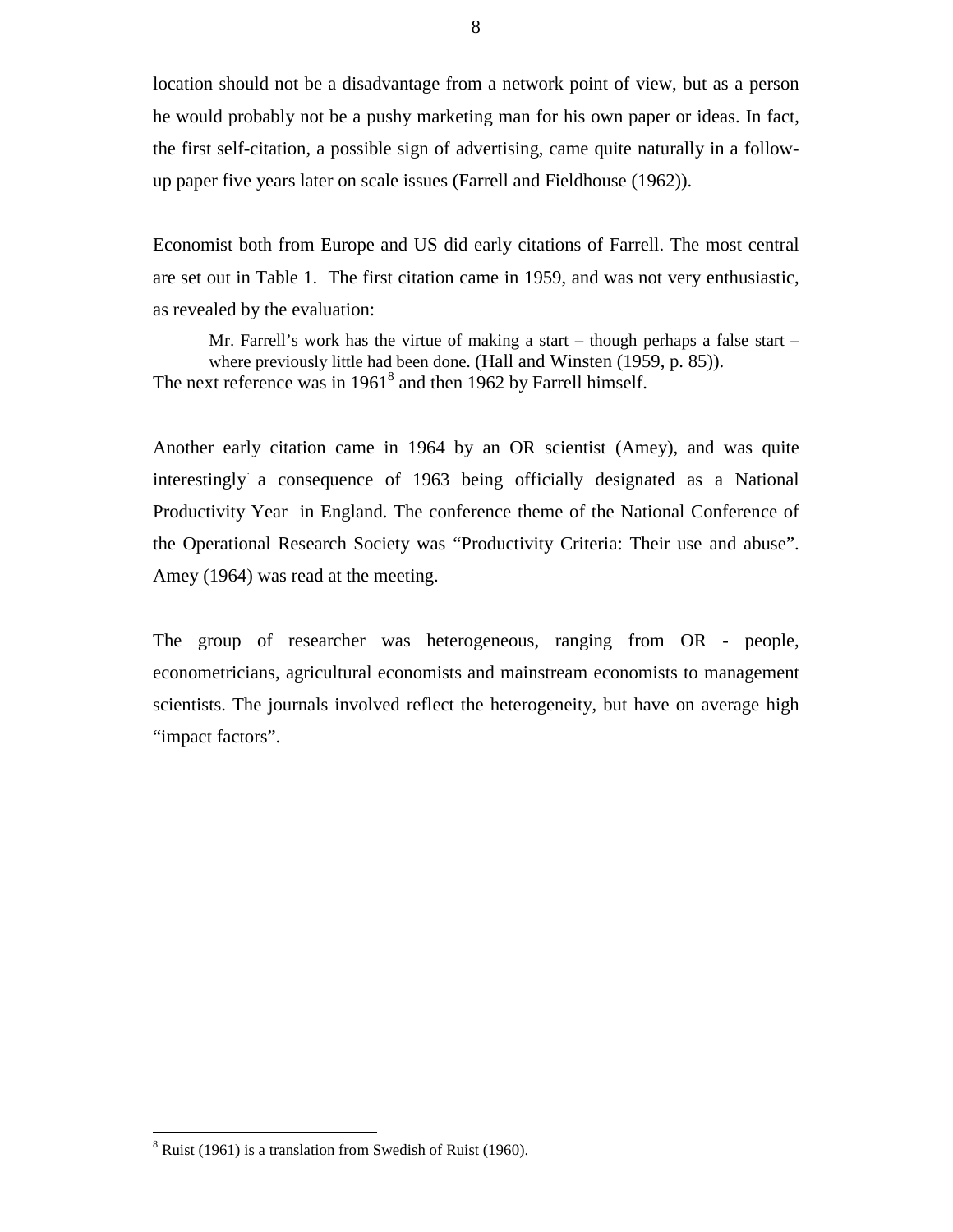| Year | Author(s)                           | <b>Journal</b>                              |
|------|-------------------------------------|---------------------------------------------|
| 1959 | Hall & Winsten*)                    | Economic Journal                            |
| 1961 | Ruist*)                             | Productivity Measurement Review             |
| 1962 | Farrell & Fieldhouse <sup>*</sup> ) | Journal of Royal Statistical Society        |
| 1964 | Amey                                | <b>Operational Research Quarterly</b>       |
| 1967 | Boles, Bressler <sup>*</sup>        | Western Farm Economics Association Proceed. |
| 1968 | Aigner & Chu                        | <b>American Economic Review</b>             |
| 1970 | Nadiri                              | Journal of Economic Literature              |
| 1970 | Seitz                               | American Journal of Agricultural Economics  |
| 1971 | Førsund                             | <b>Swedish Journal of Economics</b>         |
| 1971 | Timmer                              | Journal of Political Economy                |
| 1971 | Seitz                               | Journal of Political Economy                |
| 1972 | Afriat <sup>*</sup>                 | <b>International Economic Review</b>        |
| 1972 | Carlsson                            | <b>Swedish Journal of Economics</b>         |
| 1972 | Hanoch & Rothschild                 | Journal of Political Economy                |
| 1973 | Leibenstein                         | Journal of Political Economy                |
| 1974 | Førsund & Hjalmarsson               | <b>Swedish Journal of Economics</b>         |
| 1975 | Färe                                | Zeitschrift für Nationalekonomie            |
| 1976 | Weston                              | European Journal of Marketing               |
| 1977 | Aigner, Lovell & Schmidt            | <b>Journal of Econometrics</b>              |
| 1977 | Meeusen & Broeck                    | <b>International Economic Review</b>        |
| 1978 | Charnes, Cooper & Rhodes            | European Journal of Operations Research     |
| 1978 | Färe & Lovell                       | Journal of Economic Theory                  |
| 1979 | Førsund & Hjalmarsson               | Economic Journal                            |

*Table 1. Early citations of Farrell (selection)*

\*) Not in SSCI

Farrell struggled to compute the efficiency measures for his illustration, consisting of only 48 units and five variables. Employing the first electronic computer in Europe, the ESDAC computer in Downing Street (the ESDAC has its 50ies jubilee in May 1999), up to 60 hours for one run is reported (Farrell (1957), p.265). (ESDAC had probably less computing capacity than a modest pocket calculator of today!).

# **4. Developing Farrell's ideas**

Within economics two strands of development can be distinguished; the development of estimation methods for a parametric frontier production function and the theoretical underpinnings of the Farrell efficiency measures. Thompson and Thrall (1993) have the following comment as to classifications of contributions after Farrell:

Farrell's seminal paper was followed by a relatively large numbers of refinements and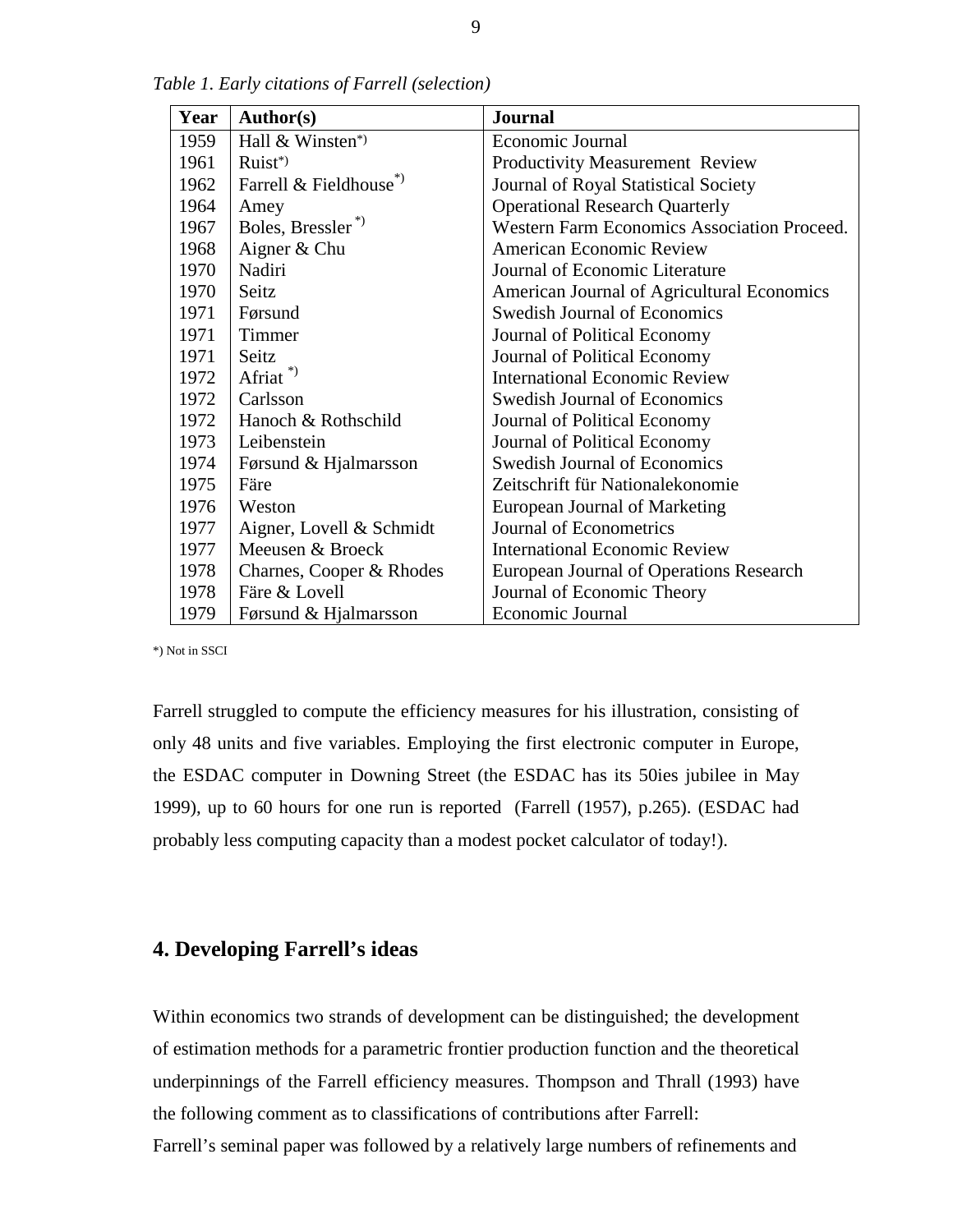extensions, which may be broadly classified into three schools of thought (where the initial contributor's name provides a convenient reference here) (Thompson and Thrall (1993) pp.13-14).

The three schools identified by Thompson and Thrall (1993) were the *Afriat School*, the *Charnes School* (more appropriately termed the *Charnes – Cooper School* hereafter) and the *Shephard School*. The first one covers the econometricians' parametric estimation approach, while the last one may more accurately be termed the axiomatic production theory school.

#### *4.1. Developing estimation procedures for parametric frontiers*

On the estimation from a statistical viewpoint Farrell observed:

There exists some efficient function, from which all the observed points deviate randomly but in the same direction." (p. 263),

and then he referred to the analogy of estimating the parameters of extreme distributions. Some of the milestones directly building upon Farrell (see e.g. Førsund, Lovell and Scmidt (1980) for a survey) are the deterministic approach of Aigner and Chu (1968), Afriat (1972) on statistical foundation of frontier estimation, Richmond (1974) introducing "corrected ordinary least squares" (COLS) and the composed error introduced by Aigner, Lovell and Schmidt (1977) and independently by Meeusen and Broeck (1977). Later econometric developments are the panel data model (see Cornwell, Schmidt and Sickles (1990) and Battese and Coelli (1992)), and works on giving non-parametric models statistical interpretations (see e.g. Banker (1993), Simar (1996) and Simar and Wilson (1998, 2000).

#### *4.1.1.The deterministic parametric approach*

The stated purpose in "On estimating the industry production function." by Aigner and Chu (1968) (AC) was to provide an estimation technique for a deterministic parametric frontier production function. The connection to Farrell was made quite clear in the introduction: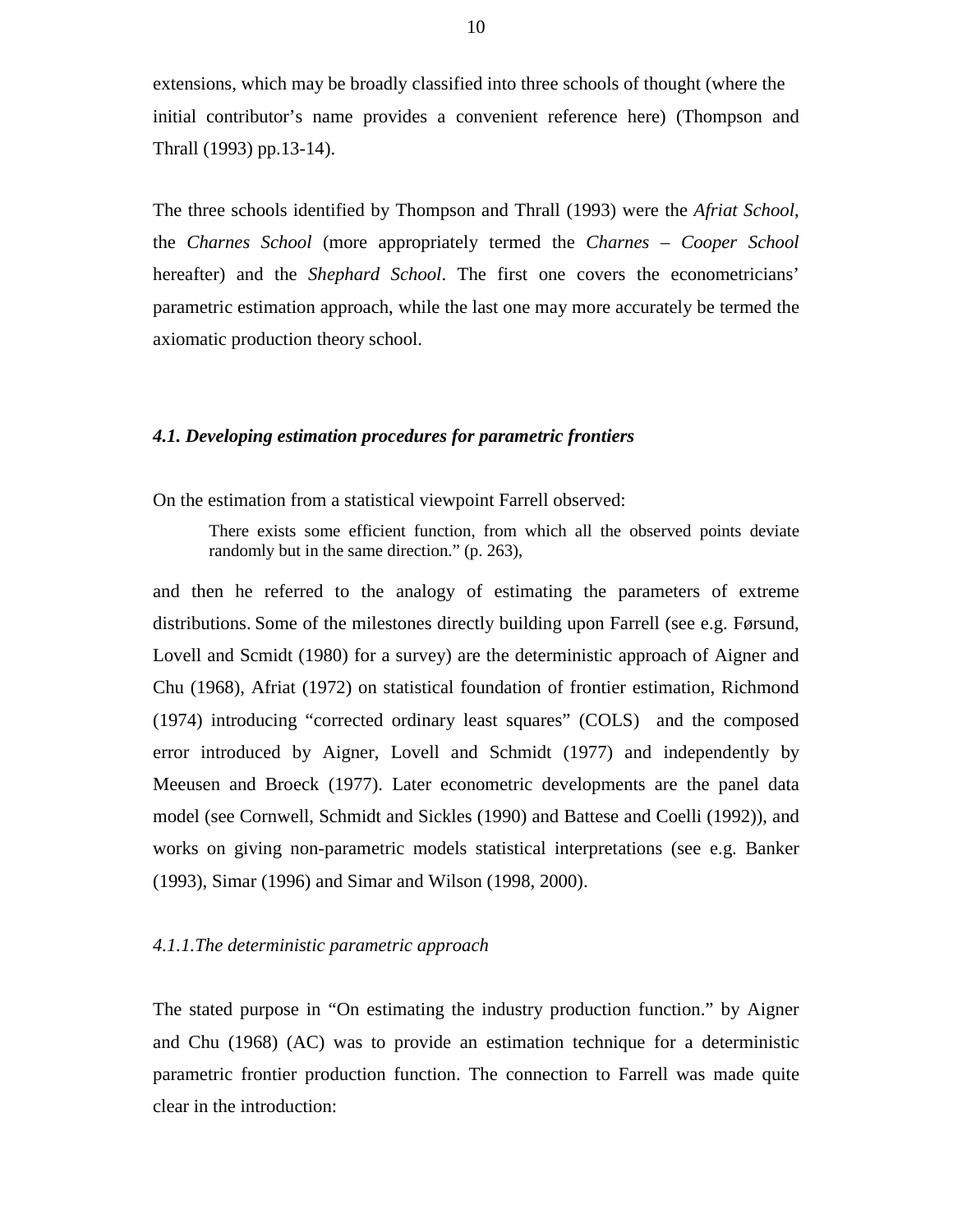In the spirit of M. J. Farrell [5] [6] [Farrell (1957) and Farrell and Fieldhouse (1962)] who constructs an envelope isoquant for the industry, the "industry" production function is conceptually a frontier of potential attainment for given input combinations. Aigner and Chu (1968), p. 826.

This was the first time econometric estimation of an alternative concept to the *average* function was offered. Although sympathetic to Farrell's non-parametric method, this approach was discarded for the standard parametric approach of economists:

.., M. J. Farrell [5] [6] defined an "efficient production function" which resembles our industry function, and devised an ingenious way of estimating this efficient production function through constructing isoquants. The difficulty with Farrell's method, however, is that it is not general enough. Many types of production cannot be characterized within his models. For example, it is not possible to estimate a production function with his method which conforms to the Law of Variable Proportions. Aigner and Chu (1968), p. 830.

AC introduced the standard Cobb – Douglas function as the benchmark for efficiency estimation, and within a deterministic setting linear and quadratic programming was used to calculate the frontier. The focus was not on efficiency as such, but on the frontier production concept. No new material or insights on efficiency was offered. The connection to the linear programming techniques used in Farrell and Fieldhouse and by the agricultural economists' group at Berkeley was not recognised.

*4.1.2. Utilising the average*

Mr. C. B. Winsten (1957, p. 283), after complementing Mr. Farrell on an ingenious method of estimating the frontier function, wondered:

It would also be interesting to know whether in practice this efficient production function turned out to be parallel to the average production function, and whether it might not be possible to fit a line to the averages, and then to shift it parallel to itself to estimate the efficient production function.

Such a procedure was some 20 years later introduced by Richmond (1974) but he had no reference to Farrell or the Discussion at all (only to Afriat). Richmond's approach is termed "Corrected Ordinary Least Squares" (COLS) in Førsund, Lovell and Schmidt (1980), and we also have the related "shifted ordinary least squares" of Gabrielsen (1975) and Greene, 1980).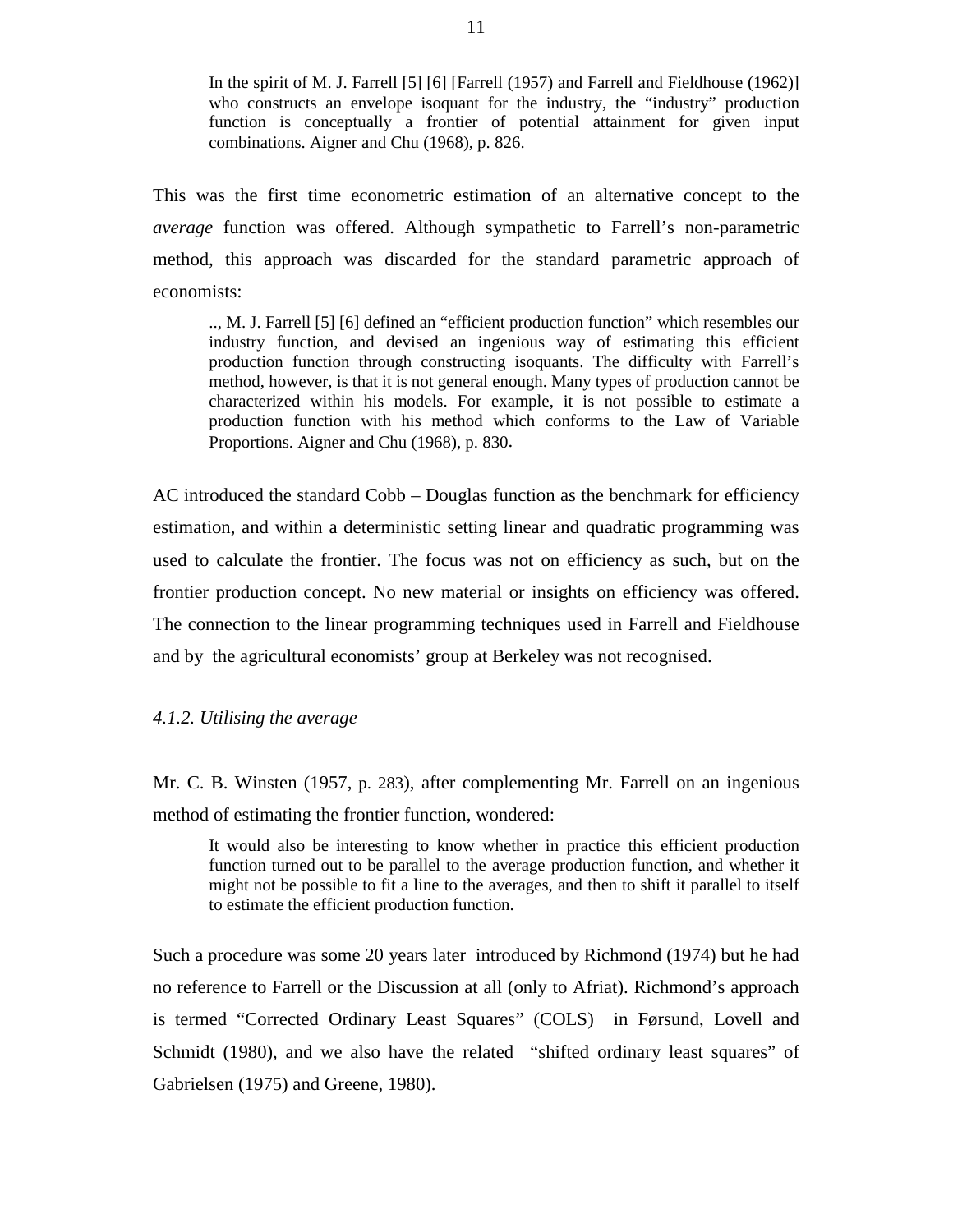Another way of utilising averages when estimating frontier functions is provided by Mr. Sturrock (1957, p. 285) in the discussion of Farrell's paper:

It would be better to have either "average results" or "premium results" (say the average of the upper 10 or 20 per cent.).

The latter procedure is related to what is called estimating a "thick frontier", see Berger and Humphrey (1991).

#### *4.1.3. The stochastic frontier function*

The interventions by Mr. Sturrock about problems with joining up the *best* results, and concern of Mr. J. A. C. Brown (1957) about errors of observation and possible bias corrections, inspired Farrell to exclaim: "Indeed, I still hope that some theoretical statistician will take up the challenge offered by this knotty little problem." (p. 290). The development of estimation procedures for stochastic frontiers, elaborated in Afriat (1972), can be seen as response to the interventions quoted above and Farrell's own prayer. However, his use of Farrell was very brief. In the first sentence Afriat states:

The method for production analysis which is to be studied has relationship to the approach Farrell [18] has made to production efficiency measurement with constant returns to scale,.. Afriat (1972), p. 568.

Afriat does not return to the specific observations made by Farrell and in the *Discussion* about statistical estimation of frontier functions. However, ideas proposed by Afriat about efficiency distributions picked up by Aigner, Lovell and Schmidt (1977) are clearly inspired by Farrell. Afriat's framework for testing the consistency of a data set with hypothesis of productive efficiency or cost minimising and profit maximising is also developed in Hanoch and Rothschild (1972). Their measure of failure to meet economic efficiency criteria may be related to the Farrell measures.

Extensive statistical inference was made possible by the introduction of the composed error term in parametric models in "Formulation and estimation of stochastic frontier production function models." by Aigner, Lovell and Schmidt (1977) (ALS), and independently in "Efficiency estimation from Cobb-Douglas production functions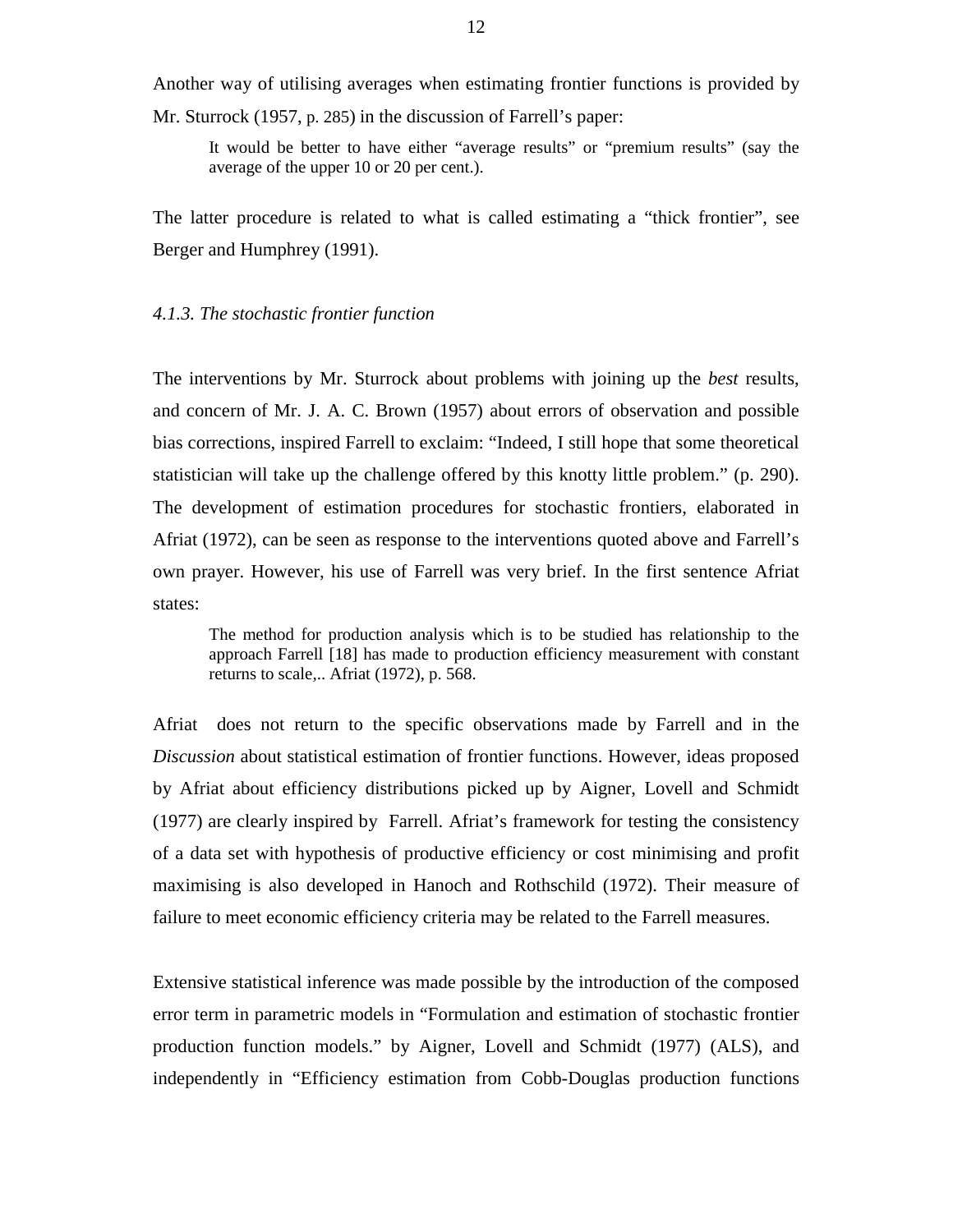with composed errors." by Meeusen and Broeck (1977), thus opening up for more rigorous econometric analyses of frontier functions.<sup>9</sup>

In the discussion we will focus on ALS because it is by far the most cited of the papers. This may be the *"Matthew effect"* (see e.g. Merton, 1968) at work: ALS were by far more established, and they also published in a journal with a higher impact factor at that time. In the period 1981-1985 there were 19 citations of Meeusen and Broeck, and 28 of ALS, (only one reference to Battese and Corra), while in the period 1986-1990 the former got *zero* citations, as was also the case in 1991 and 1996 (and also the case for Battese and Corra) (see Førsund and Sarafoglou, 1999).

The connection to Farrell was made clear in the first paragraph of ALS as to the usefulness of the frontier concept $10$ :

.., econometricians have been estimating *average* production functions. It has only been since the pioneering work of Farrell (1957) that serious consideration has been given to the possibility of estimating so-called frontier production functions,... (ALS (1977), p. 21.)

Other sources of inspiration are Aigner and Chu, Afriat and Richmond. The composed error consisted of two parts, a stochastic component symmetrically distributed, catching "white noise." and a stochastic component with a one-sided distribution, representing inefficiency. Within the single-output model the connection between the one-sided term and the Farrell measure of (output-oriented) technical efficiency was direct. Note, however, Mr. Sturrock's (1957, p. 285) interventions after Farrell's presentation:

Not only are there errors but there are chance variations that have nothing to do with efficiency. Every business has good years and bad years depending on the state of the market, chance variation in prices and other factors over which the manager has no possible control. To call only these freakishly good results "100 per cent. efficient" would result in hanging the carrot too high and the donkey would be discouraged.

We see that the approach is a direct follow-up of the general problems stated already then.

<sup>&</sup>lt;sup>9</sup> There is also a third paper published in 1977 on the composed error frontier model (Battese and Corra), but they refer to ALS. They knew about the ALS paper because George Battese was one of the referees for the paper (personal communication from George Battese).

 $10$  Meeusen and Broeck (1977) also only offers a passing reference to Farrell. Their inspirations are Afriat and Richmond.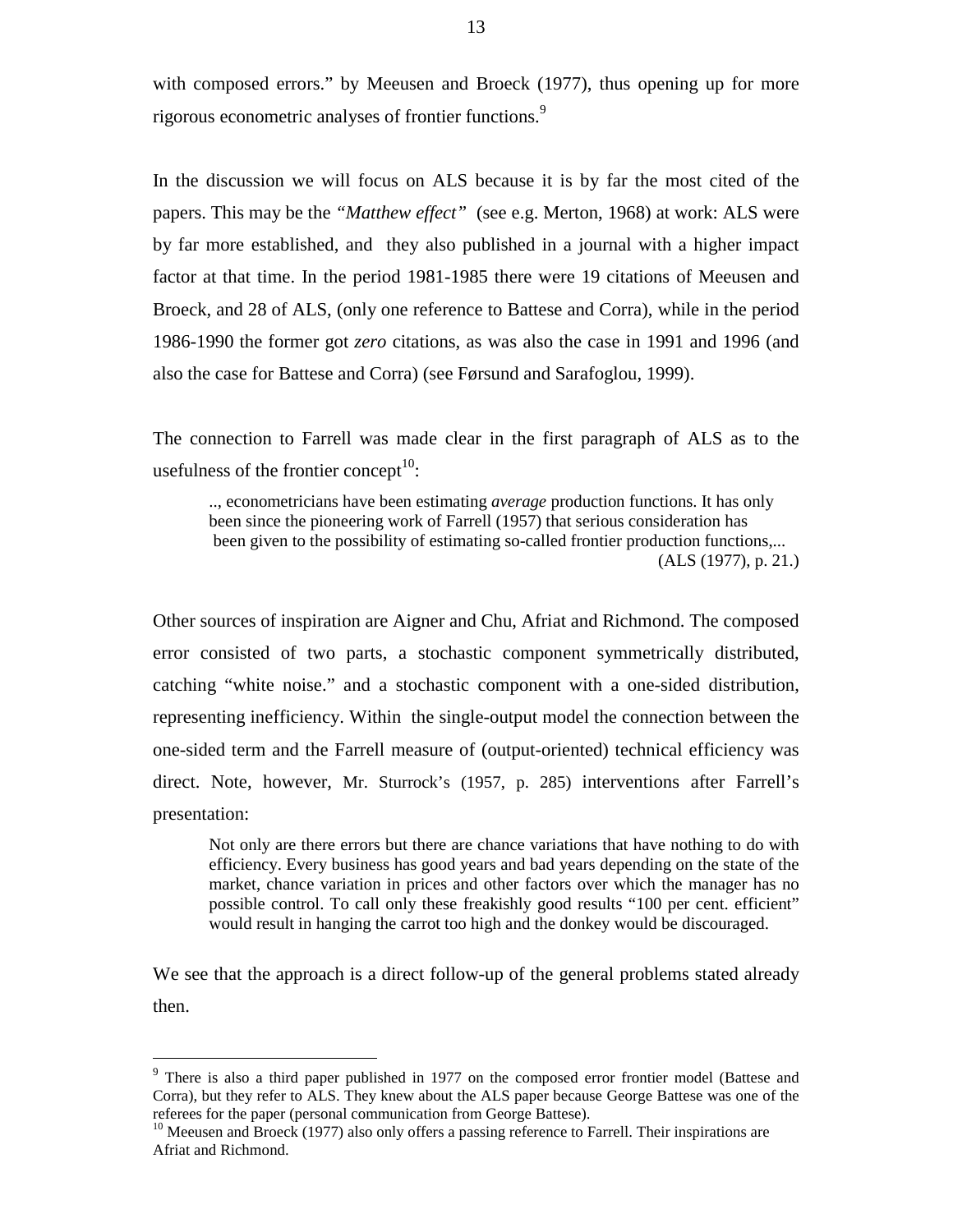#### *4.2. Testing the model specification*

Farrell also had ideas as to how to test the specification of a model. Firstly, he pointed

out

…, the introduction of a new factor of production into the analysis cannot lower, and in general, raises the technical efficiency...". Farrell (1957), pp. 269-270)

Then he suggested how to use this property:

It is to such frequency distributions [of efficiency scores] that one must look for a measure of the success of the analysis (p. 270).

In going from  $x_1x_2x_3$  to  $x_1x_2x_3x_4$  [inputs] by introducing capital (another relevant factor) only a little of the apparent variation in efficiency is explained. Thus although in principle  $x_1x_2x_3x_4$  is the better analysis, it seems that in fact relatively little difference is made to the efficiency estimates omitting  $x_4$ . (This may perhaps be thought of as analogous to a regression analysis where the introduction of a variable does not significantly improve the fit; although here there is no objective measure of significance.) (p. 272).

A statistical testing procedure was developed by Banker (1993) (see also Banker (1996) and Kittelsen (1998) for further improvement of the testing procedures), but without pointing to Farrell's ideas presented above.

# *4.3. The development of linear programming methods*

In the *Discussion* Dr. A. J. Hoffman (1957) pointed out (p. 284) that the newly established LP solution algorithm, the dual simplex method of C. E. Lemke (the first Ph.D. student of Abraham Charnes), could be applied. This turned out to be a very practical suggestion, and adopted by Farrell himself in Farrell and Fieldhouse (1962).

#### *4.3.1. The Berkeley agricultural economists*

The first to follow up Hoffman's suggestion after Farrell and Fieldhouse (1962) were some agricultural economists at Berkeley. This group of agricultural economists used explicit LP modelling developed by Boles (1967) in a symposium volume of Western Farm Economic Association published in 1967. Since the agricultural economists' revival effort remain largely unnoticed, we may briefly note that R. G. Bressler (Seitz'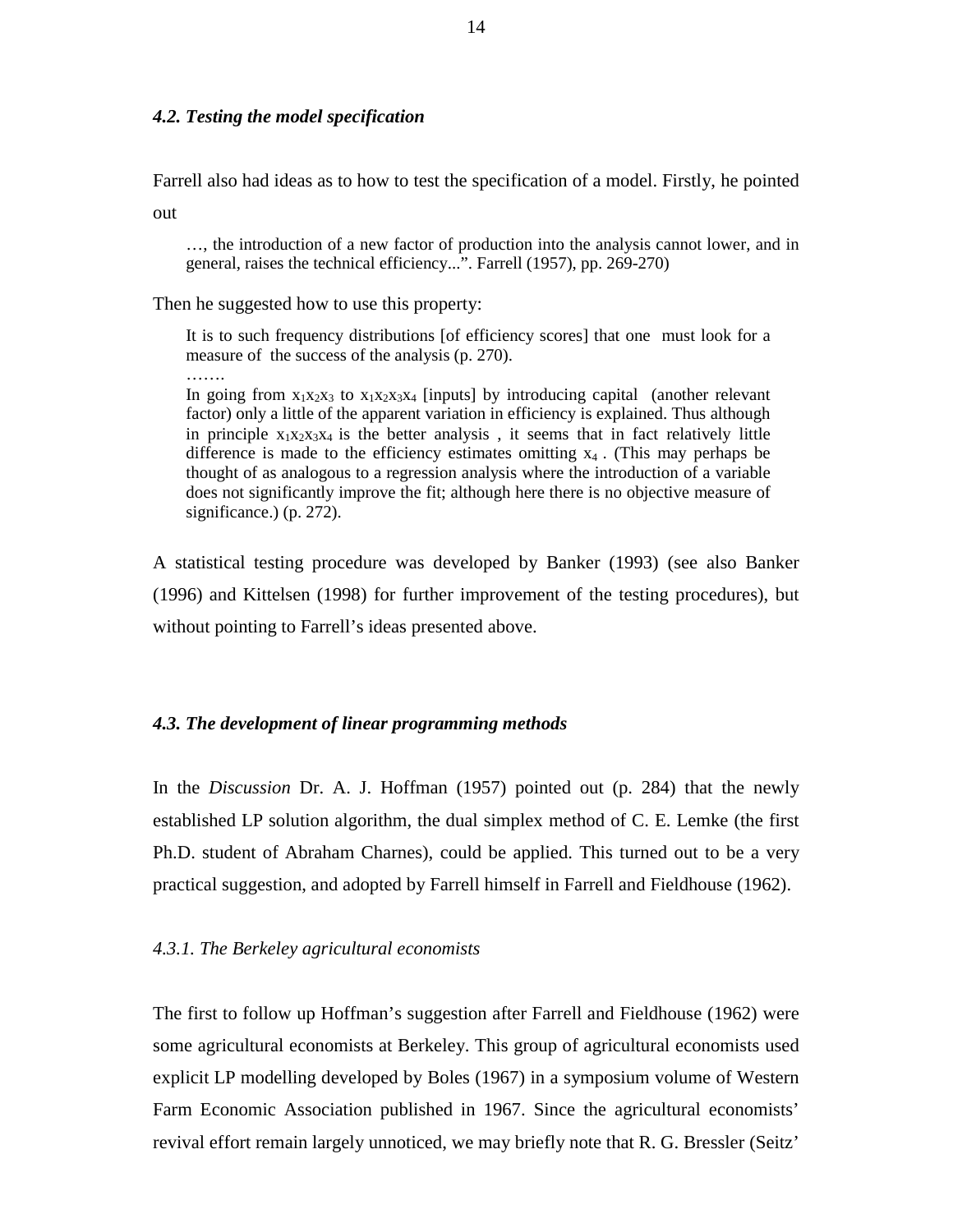first thesis advisor, but he unfortunately died of cancer soon after  $11$ ) introduced the special session devoted to applying the Farrell approach, James N. Boles presented the FORTRAN LP routine, Wesley D. Seitz and Bistok L. Sitorus applied it to data, and William G. Brown did a summing-up of the session. However, there are no formal references in Brown, Seitz and Sitorus, only references to the Farrell method and/or approach.

We should note that the LP model used by Boles (1967) was the same as proposed by Hoffman (1957) and used in Farrell and Fieldhouse (1962), focussing on constant returns to scale and using the unit isoquant when formulating the model. Strangely enough these connections and references are not mentioned in Boles (but obviously known to him). Also, only one output was used, but the correct ideas for generalisation were indicated in Boles (1967). How to implement a generalisation in the case of constant returns to scale within a LP model was actually pointed out already in Farrell and Fieldhouse (1962).

In Boles (1967) the dual to the linear programme for calculating the Farrell efficiency score was also presented, and given a cost interpretation:

 An economic interpretation of the dual is to select a set of nonnegative factor prices to minimize the cost of production of one unit of the jth activity subject to the condition that the cost of production of each of the n activities is greater than or equal to 1.0, and the efficient facet coincides with a unit isocost hyperplane with all points,  $P_k$ , on the hyperplane or on the side away from the origin. (Boles, 1967, p. 138.)

James N. Boles (the department computer guru according to W. Seitz) continued to work on the LP model according to ideas sketched in the 1967 paper. Indeed, in Boles (1971, p. 1) it is announced that:

 … a system of computer programs has been developed and tested to handle three types of problems: single product with no economies or diseconomies of scale, multiple product with no economies or diseconomies of scale, and single product with economies of scale.

 In fact, in Boles (1971) there are complete computer codes in FORTRAN written for an IBM 1130 covering the three models. Moreover, the model with multiple outputs and inputs is *identical* to the model termed the CCR model now, i.e. the "*ordinary* linear programming problem" (CCR, p. 431) corresponding to the ratio

<sup>&</sup>lt;sup>11</sup> Personal communication from Wesley D. Seitz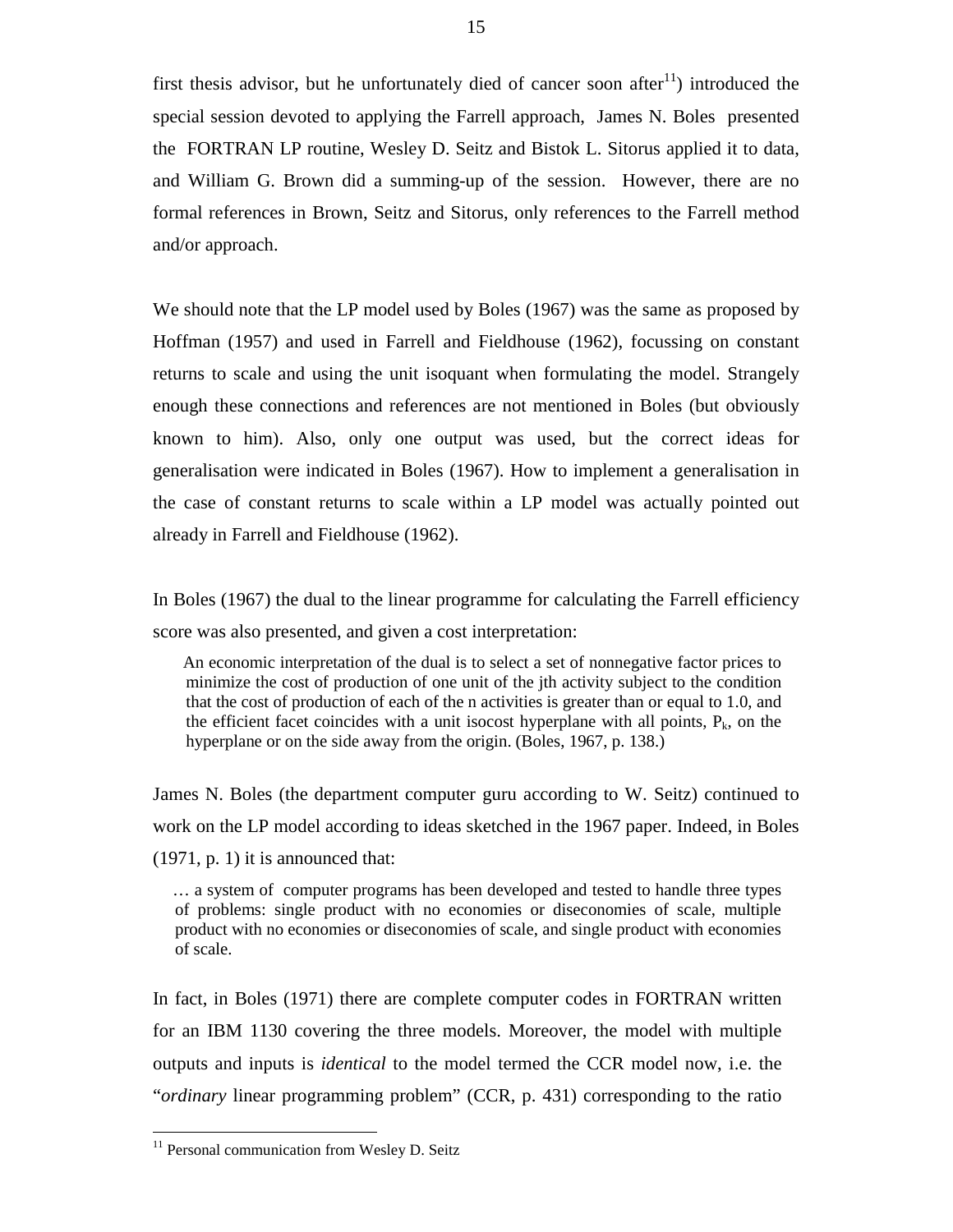form or fractional programming problem<sup>12</sup>. Outputs from the programme include both slacks and shadow prices on the constraints. The programmes were made more user friendly in Carlson (1976), where an interesting extension to quality "factors" can also be found.

The efforts of the Berkeley agricultural economists to improve the Farrell estimation method already in 1966, by employing a LP model that was to become the centrepiece of the DEA method introduced in CCR, failed completely to become acknowledged.

The journal outlet was one factor for the lack of attention, and the low productivity of the group in terms of journal papers another. Only one member of the group, Seitz, had a publication record afterwards that could make some impact, but after two more publications (Seitz (1970) and 1971) he left the field<sup>13</sup>.

#### *4.3.2. The DEA approach*

The 1978 paper "Measuring the efficiency of decision making units" by Abraham Charnes, William.W. Cooper and Edwardo Rhodes (CCR) covered the same ground as regards the efficiency measure concept as Farrell. Both the proposed efficiency measures and the framework of a piecewise linear production technology were identical. But the linear programming model formulated was a generic one, and was quite superior to Farrell's unit isoquant approach in the case of a single output, and the change of origin approach proposed in the multiple output case in Farrell and Fieldhouse (1962) (for constant returns to scale). In CCR it is shown how the Farrell

 $\overline{a}$ 

 $(1 + \theta)Q_i$ ,  $\sum X_i F_i \leq F_i$ ,  $X_i \geq 0$  $\sum_{j=1}^{n} X_{j} Q_{j} \geq (1+\theta) Q_{i}, \sum_{j=1}^{n} X_{j} F_{j} \leq F_{i}, X_{j} \geq$ *N*  $\sum_{j=1}^I$   $\mathbf{A}$   $\sum_{j=1}^I$   $\mathbf{F}$   $\sum_{j=1}^I$ *N*  $\sum_{j=1}^{n} X_j Q_j \ge (1+\theta)Q_t$ ,  $\sum_{j=1}^{n} X_j F_j \le F_t$ ,  $X_j \ge 0$ , where  $X_j$  is the coefficient vector (intensity variables),  $Q_j$  the output vector,  $F_j$  the input vector and N the number of units.

 $12$  Since this is, to our knowledge, the first time this connection is pointed out, the Boles model will be stated with his own symbols:

*Max* θ s.t.

 $13$  This was a pity for efficiency and productivity studies, because in Seitz (1971) one can find the first use of the Malmquist index, defined theoretically in 1982 and applied empirically in 1989! Seitz actually used a comparison of Farrell efficiency measure for two cross section data sets by first calculating the scores for the first year, and then calculating the score for the second year with reference to a frontier based on the pooled data sets.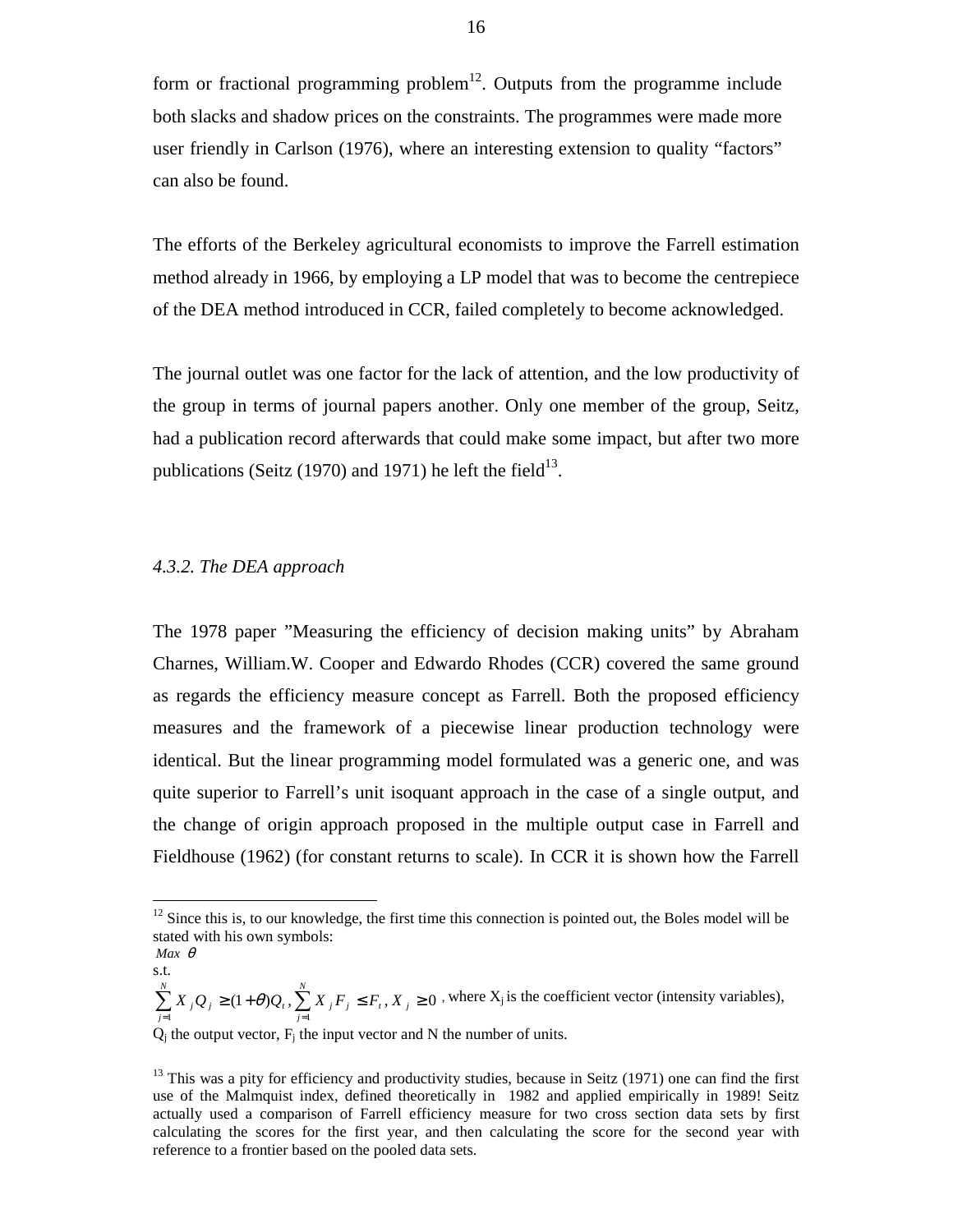unit isoquant model is a special case of the "*ordinary* linear programming problem" (CCR, p. 431) corresponding to the ratio form or fractional programming problem<sup>14</sup>.

The CCR model was readily computable, either using standard LP codes on mainframes or developing more efficient tailor-made software. However, as just documented above, the CCR linear programming model is identical to one of the models in Boles (1971).

As mentioned in the introduction, Charnes and Cooper knew Farrell well personally, and they and Rhodes were very familiar with the 1957 Farrell paper as documented in Charnes, Cooper and Rhodes (1976). Indeed, in a first version of the 1978 paper (Charnes, Cooper and Rhodes (1977)) they found it natural to address economists and show how their approach fitted in with standard production theory in general, and the Farrell paper in particular. However, the almost 60 pages long paper was turned down first by the American Economic Review<sup>15</sup>, and then by Quarterly Journal of Economics. They then revised and drastically shortened the paper for an OR public (choosing the newly started European Journal of Operations Research), dropping the connection to production theory (and thereby dropping a reference to Førsund (1974), which would have been the only reference to his paper as far as we know<sup>16</sup>), *and the rest is history*, as the saying goes.

 $\overline{a}$ 

17

<sup>&</sup>lt;sup>14</sup> Actually the transformation of Farrell's LP isoquant approach to a standard form in inputs and outputs was done in Charnes, Cooper, and Rhodes (1976). The paper documents an intimate knowledge and understanding of Farrell's approach, and discusses several improvements, such as for Farrell's ad hoc use of "points of infinity", and generalises the LP model to multiple outputs. A hand written comment by Abe Charnes in a copy of this paper contains the first formulation of the "ratio model" that was to be developed in CCR (personal communication from Bill Cooper).

<sup>&</sup>lt;sup>15</sup> Personal communication from Bill Cooper. As to the turndown by AER, Abe Charnes would not, true to his character, give up without a fight. In a letter (made available to us by Bill Cooper) to the editor, Professor George H. Borts, of June 15, 1977 Page 4, he states: "There presently seems to be a special group of American economists who seem to us to be overly zealous in their use of "duality relations" of Shephard's variety This also seems to color their attribute toward other, possibly different, approaches. If it is in order to do so, we would therefore like to suggest that someone outside this circle be used for the new referee we are requesting. …..

Two possible persons whom we know only through their work are Professor Finn Førsund and Professor Leif Johansen, both at The Insitute of Economics, University of Oslo…."

<sup>&</sup>lt;sup>16</sup> The paper is given the following flattering reference on p.3 of Charnes, Cooper and Rhodes (1977): "An excellent discussion of Frisch's concept as well as other approaches to empirical uses of production studies may be found in [20]." (Førsund, F. R. Studies in the Neo-Classical Theory of Production). This was Førsund's Thesis for the Licentiate Degree.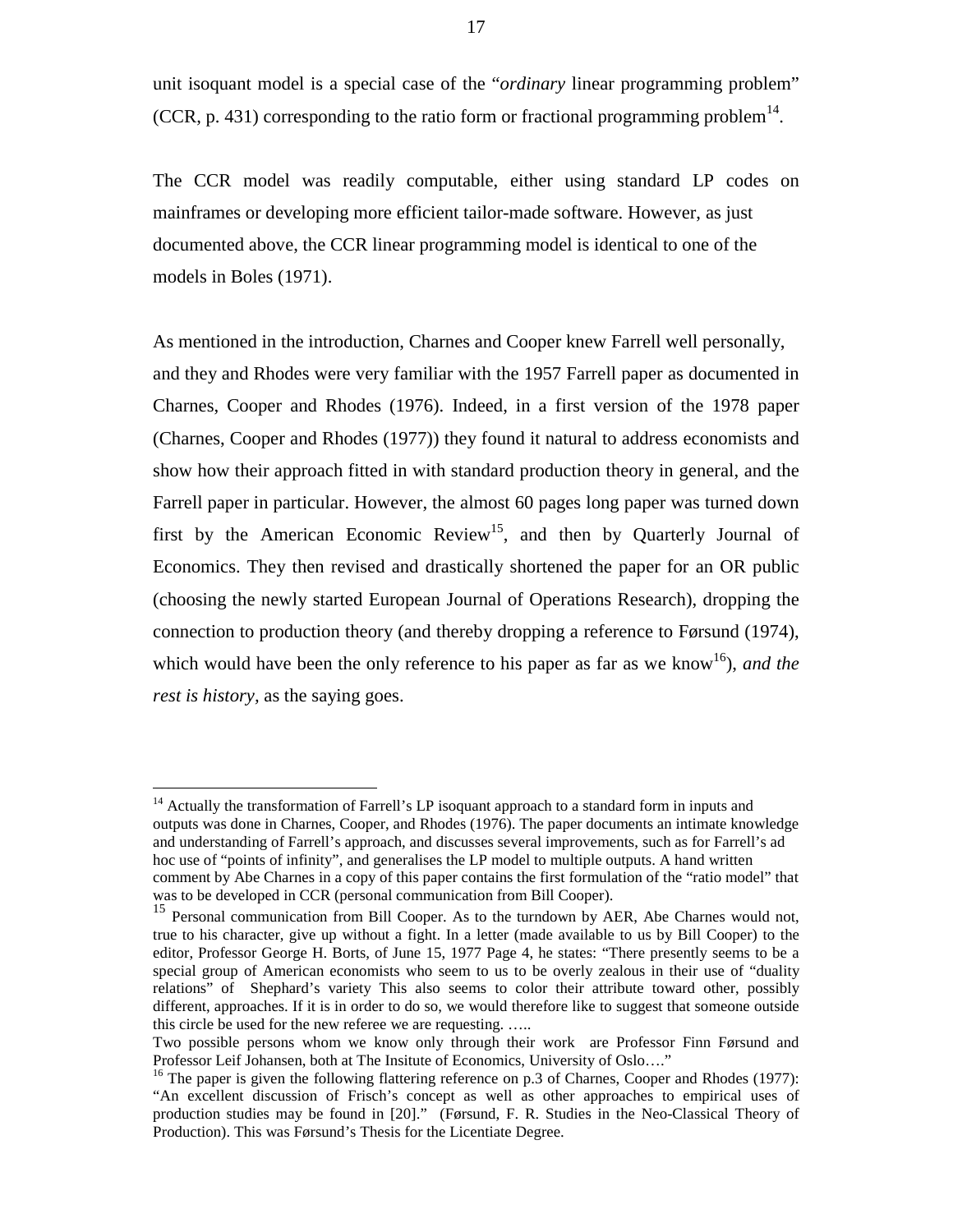In the OR/MS community there seems to be one widespread misunderstanding (it should be mentioned that this misunderstanding is not made in CCR) as to one aspect of Farrell's contribution and consequently the contribution of CCR. In the influential Charnes et al.  $(1994, p. 4)$  it is stated<sup>17</sup>:

CCR used the optimization method of mathematical programming to generalize the Farrell (1957) single-output/input technical efficiency measure to the multiple output/multiple-input case….

The sub-heading "2.3. Generalization to the Case of Many Inputs and Outputs" (Farrell (1957, p. 256) should make it quite clear that multiple outputs and inputs were covered by Farrell in theory, extending his facet algorithm, and in Farrell and Fieldhouse (1962) the LP programme is also generalised in a special way in the case of constant returns to scale by moving the origin to the output levels observed for the unit in question for each calculation of an efficiency score (see Førsund and Kittelsen, 1999).

Charnes and Cooper (1985), p. 90 made the following observation:

 Almost all of the work in "Farrell Efficiency" has been restricted to single output situations. Farrell, as well as others working in the tradition he initiated, describe what is to be done in extending their methods for use in the case of multiple outputs (see Farrell[55], p. 257). They do not, however, supply what is needed in the way of precise mathematical details with accompanying definitions and interpretations.

This seem to be quite fair and accurate observations, with the notable exception of the oversight of Boles  $(1971)^{18}$ .

At first within the OR and MS communities, but later also within economics, CCR started up a new active research field (the bibliography in Seiford (1996) contains over 700 references), popularly called *DEA* (Data Envelopment Analysis).<sup>19</sup> For the applied economist the great advantage was the feasibility of carrying out studies with

 $17$  The OR/MS community is in good company. In Färe, Grosskopf and Lovell (1985, p.7) it is stated: "However, Farrell confined his attention to a single output technology…" .

<sup>&</sup>lt;sup>18</sup> In Charnes, Cooper and Rhodes (1977) Seitz (1971) is quoted. Since Boles (1967) is quoted in the latter, the trio is very close indeed to discovering the works of Boles.

 $19$  The name was actually not coined in CCR, but as stated in the former during the work on the dissertation of E. Rhodes accepted the same year. But both in Charnes, Cooper and Rhodes (1977), CCR and Charnes, Cooper and Rhodes (1981) it seems that the meaning of DEA was more special than later use of the concept, cf. the statement in CCR, p. 432 : "This [DEA] is a method for adjusting data to prescribed theoretical requirements such as optimal production surfaces, etc., *prior* to undertaking various statistical tests for purposes of public policy analysis."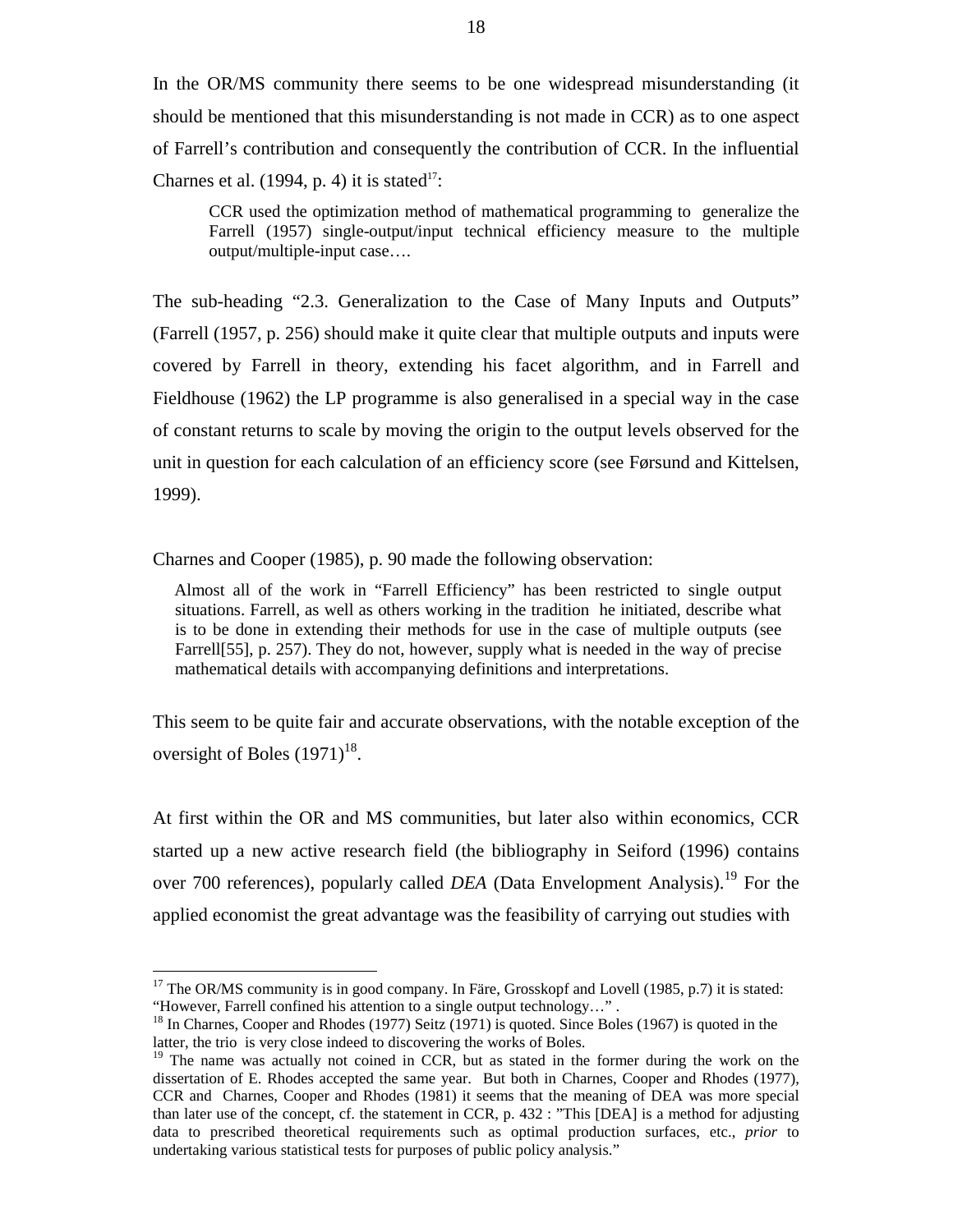multiple outputs. The econometric framework for parametric frontier production functions were, up to the recent time of directly estimating distance functions (see e.g. Grosskopf et al. (1997) for a recent application), limited to only single output on primal form, or dual cost functions had to be used in the case of multiple outputs. But for the most interesting applications in the public sector prices were not available for outputs.

#### *4.3.3. Contributions of Charnes, Cooper and Rhodes (1978) beyond Farrell*

One unique contribution of CCR is the explicit connection made between a productivity index in the form of a weighted sum of outputs on a weighted sum of inputs, and the Farrell technical efficiency measure (in the case of constant returns to scale). This was the starting point in CCR: Finding weights by maximisation of such a productivity ratio subject to best practice and normalisation constraints, the so-called *ratio form* of CCR, corresponds to the natural science- engineering definition of efficiency. A bridge was offered between the engineering concepts of micro productivity ratios and economists' concept of efficiency.

Farrell's own interest in the connection with productivity indices was simply not there, cf.:

attempts have been made to construct "indices of efficiency." in which a weighted average of inputs is compared with output. These attempts have naturally run into all the usual index number problems.

It is the purpose of this paper to provide a satisfactory measure of productive efficiency - one which takes account of all inputs and yet avoids index number problems-…

(Farrell (1975), p. 253).

He left it there. The insight the ratio form and its linear programming equivalent in the form of the Farrell technical efficiency measure yield, due to CCR, is that the dual solution to calculating the measure by LP provides us with shadow prices that are the *endogenously* determined weights for a productivity index formulation (see also Førsund (1998) for an exposition of this point<sup>20</sup>).

<sup>&</sup>lt;sup>20</sup> When explaining the Farrell approach Ruist (1960) points out that Farrell's measure of input efficiency is identical to a general index problem. Moreover, he refers to Malmquist (1953) as having used the same method (footnote, p. 21)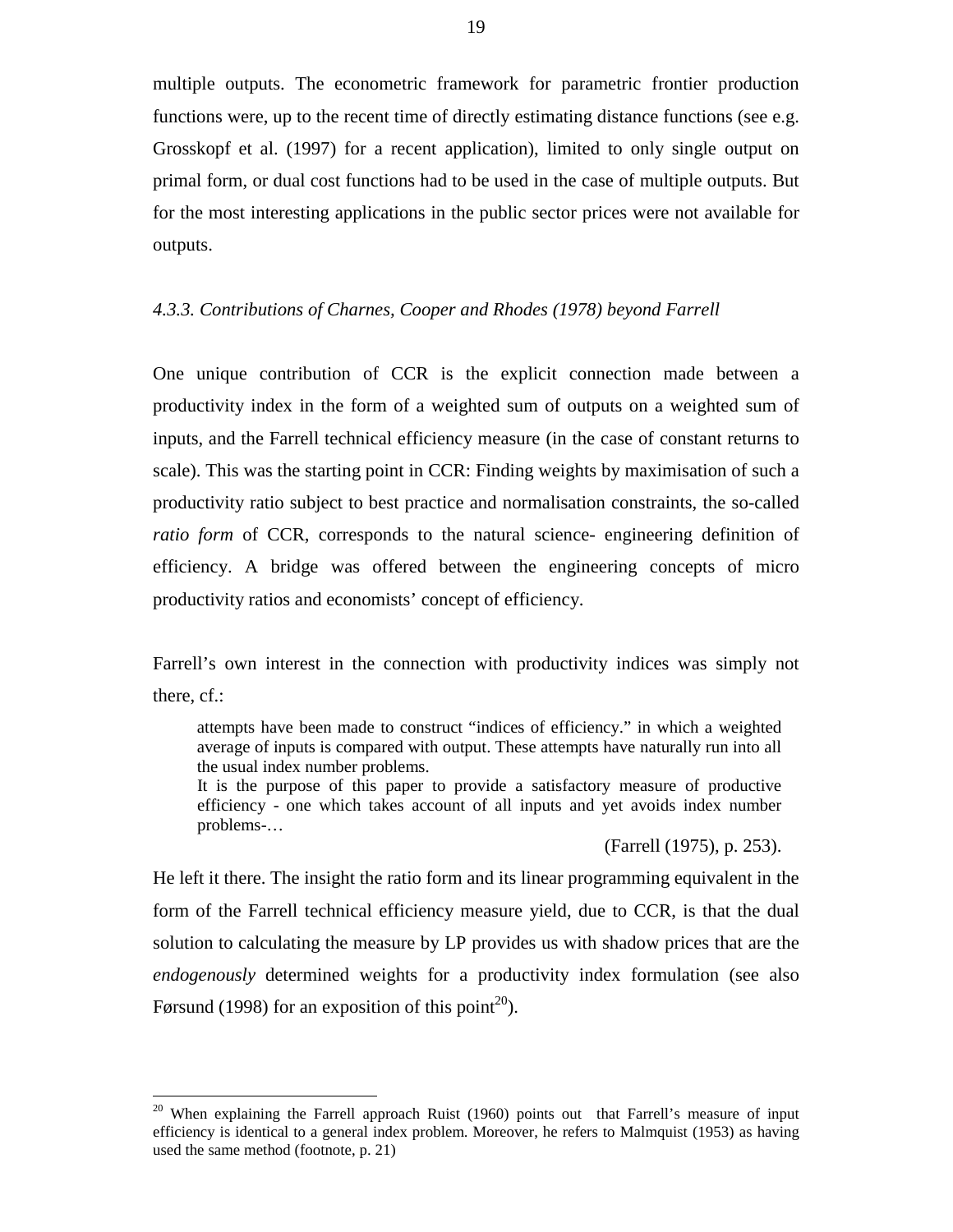Neither Hoffman (1957) nor Farrell and Fieldhouse(1962) stated the dual problem or utilised the dual form (but as pointed out above Boles (1967) and (1971) did, although in a much more limited way than CCR). Building on earlier work on fractional programming (see Charnes and Cooper (1962)) CCR demonstrated the conversion of the problem on ratio form , i.e. maximising the productivity of a unit subject to the constraint that no productivity could be higher than on the frontier, to an ordinary linear programming problem of maximising the Farrell efficiency score, subject to the frontier constraint.

Farrell consciously made his exposition simple, to the benefit of "statisticians, businessmen and civil servants, many of whom have little knowledge of economic theory or mathematics." A contribution of CCR was then that the efficiency calculation problem was presented in stringent mathematical form more readily understood and absorbed by the research community.

Making explicit the interpretation of primal and dual solutions showed how to calculate useful features like marginal productivities, and in later development when the constant returns to scale format of CCR was extended to variable returns to scale, also scale elasticities ( Banker, Charnes, and Cooper (1984)). Farrell was focussed on portraying isoquants and never made reference to or made use of dual formulations. So it was left to the "economist" Cooper and the "mathematician" Charnes to make explicit use of key economic concepts like shadow prices<sup>21</sup>. The insights of the dual proved to provide rich inspirations to further developments.

In view of another Farrell oversight it is also interesting to note that CCR (p.442) explicitly point to the connection between Farrell's technical efficiency measure and the distance function employed by Shephard, claiming, quite correctly, to have tied together "..two previously separate strands of economic research..." (p. 443).<sup>22</sup>

 $21$  We are using characterisations due to Baumol. In discussing linear programming Baumol (1977) makes the following observations: "Several economists have made important contributions. Notable among these are T. C. Koopmans, R. Dorfman, and W. W. Cooper…..Important contributions have been made by mathematicians such as the Russian L. V. Kantorovich, who first formulated the problem, H. W. Kuhn, A. W. Tucker, A. Charnes, and others."

 $2<sup>2</sup>$  An Austin working paper from 1977 involving Charnes and Cooper is referred to. This is probably the first paper connecting the Farrell measure and the distance function. Another early reference is Färe and Lovell (1978). In fact, in Färe, Grosskopf and Lovell (1985) the latter is credited demonstrating the connection; CCR is overlooked.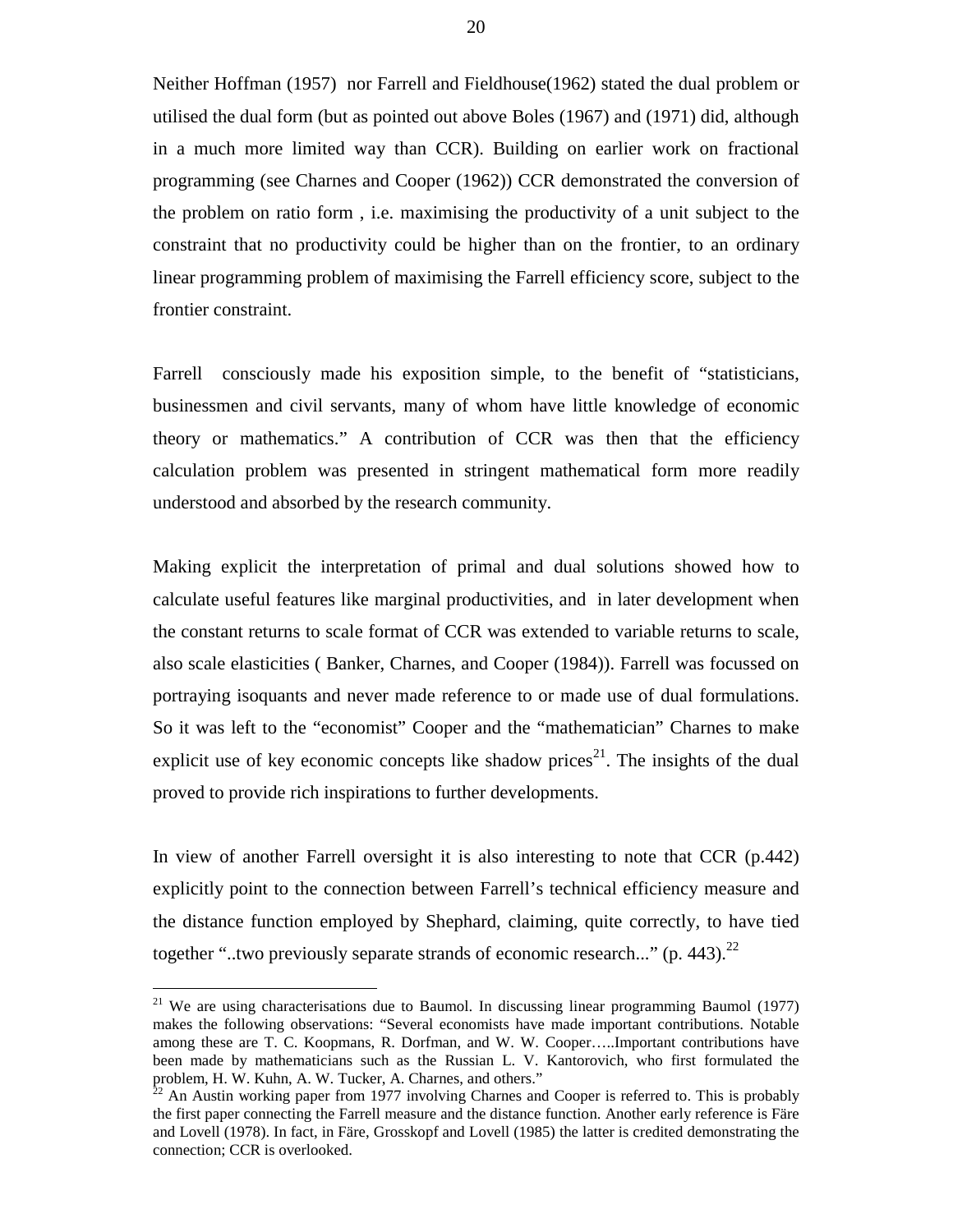#### *4.4. Developing the theoretical underpinnings*

In contrast to the papers above representing advances as to methods of estimating the frontier function the axiomatic approach associated with Shephard has contributed to the understanding of the nature of the efficiency concept, in a formal sense. But since most of the advances have been done after the publication of CCR, we will be rather brief. But it is interesting to note that work on axiomatic production theory related to the piecewise linear frontier production function was mostly inspired by CCR and not Farrell. Färe and Lovell (1978) were the first to formulate axioms efficiency measures should satisfy, see Russell (1998) for an overview. Extensive accounts of the axiomatic approach can be found in Färe, Grosskopf and Lovell (1985, 1994).

As already indicated a crucial feature of the Farrell efficiency measures is that they can be given a dual interpretation: The input oriented technical efficiency measure has a cost saving interpretation, and the output oriented efficiency measure has a revenue increasing interpretation. The various duality relations are portrayed and analysed in Färe and Primont (1995), introducing the "duality diamond".

Farrell and Fieldhouse (1962) tried to extend the framework to variable returns to scale. However, their proposal of grouping data did not catch on, and was limited to a single output. The follow-ups in Seitz (1970), (1971) where scale efficiency considerations are discussed, suffer also from this limitation and a lack of connection to production theory<sup>23</sup>. Førsund and Hjalmarsson (1974), (1979) provide consistent scale efficiency definitions for the multiple output - variable returns to scale case.

As to the communication between the *"Shephard*- and the *Charnes-Cooper Schools*" it may be of interest to note that the piecewise linear frontier exhibiting variable returns to scale is attributed Banker, Charnes and Cooper (1984) by the latter. However, the so-called BCC model is clearly stated on p. 581 in Afriat (1972)

 $^{23}$  Seitz (1970) tries to generalise the unit isoquant concept to variable returns to scale, but in the case of a single output only, and is implicitly assuming homotheticity. See Førsund (1971) for a more general analysis.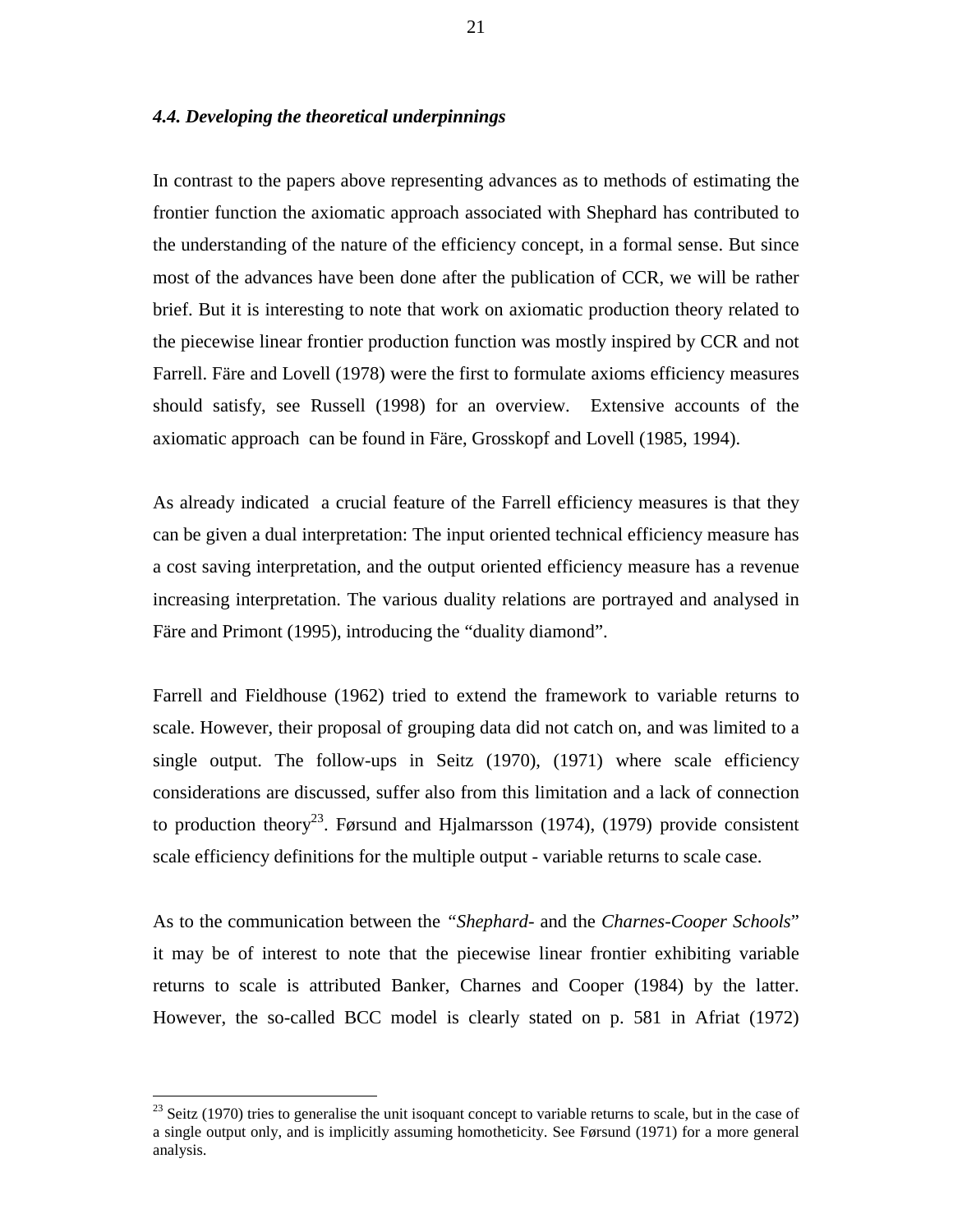(although in the case of one output), and the general version both stated and implemented in Färe, Grosskopf and Logan (1983) .

# **5. Concluding remarks**

 $\overline{a}$ 

The importance of Farrell (1957) was not really seen by his contemporaries and not even 20 years later. Both in the obituary in The Times 1975 and in Fisher (1976) a paper on how increasing returns to scale or non-convexities in general can be reconciled with competitive equilibrium is viewed as Farrell's most important contribution.

 The second decade after the publication of Farrell's paper saw major developments in estimation methods all based on his ideas, as well as further understanding of theoretical issues, published in high-ranking economics journals. The spread of journals and geographical origin of authors were quite wide. But all the methodological developments were concerned with econometric methods based on statistical inference. Economists did not follow up on the non-parametric method, with the exception of the group of agricultural economists at Berkley. For people that may have tried to publish programming applications they may have encountered that same negative attitude to analysis not based on statistical inference as Charnes, Cooper and Rhodes (1977) themselves experienced when they first tried to publish their paper in economics journals $^{24}$ .

The advances made by agricultural economists on the programming approach for piecewise linear frontier production functions went unnoticed by the research community. It was the Charnes, Cooper and Rhodes (1978) paper that started the development of programming methods. At first contributions came from the OR/MS community, but in the 1990s more and more economists have also adapted the programming approach, especially for empirical applications, and contributions have

 $24$  According to personal communication from Douglas Todd, who managed to get out a report using the Farrell approach probably for the first time in England (see Todd (1971)), there were several attempts in the 1960s in England to apply the Farrell approach, but papers could not get published.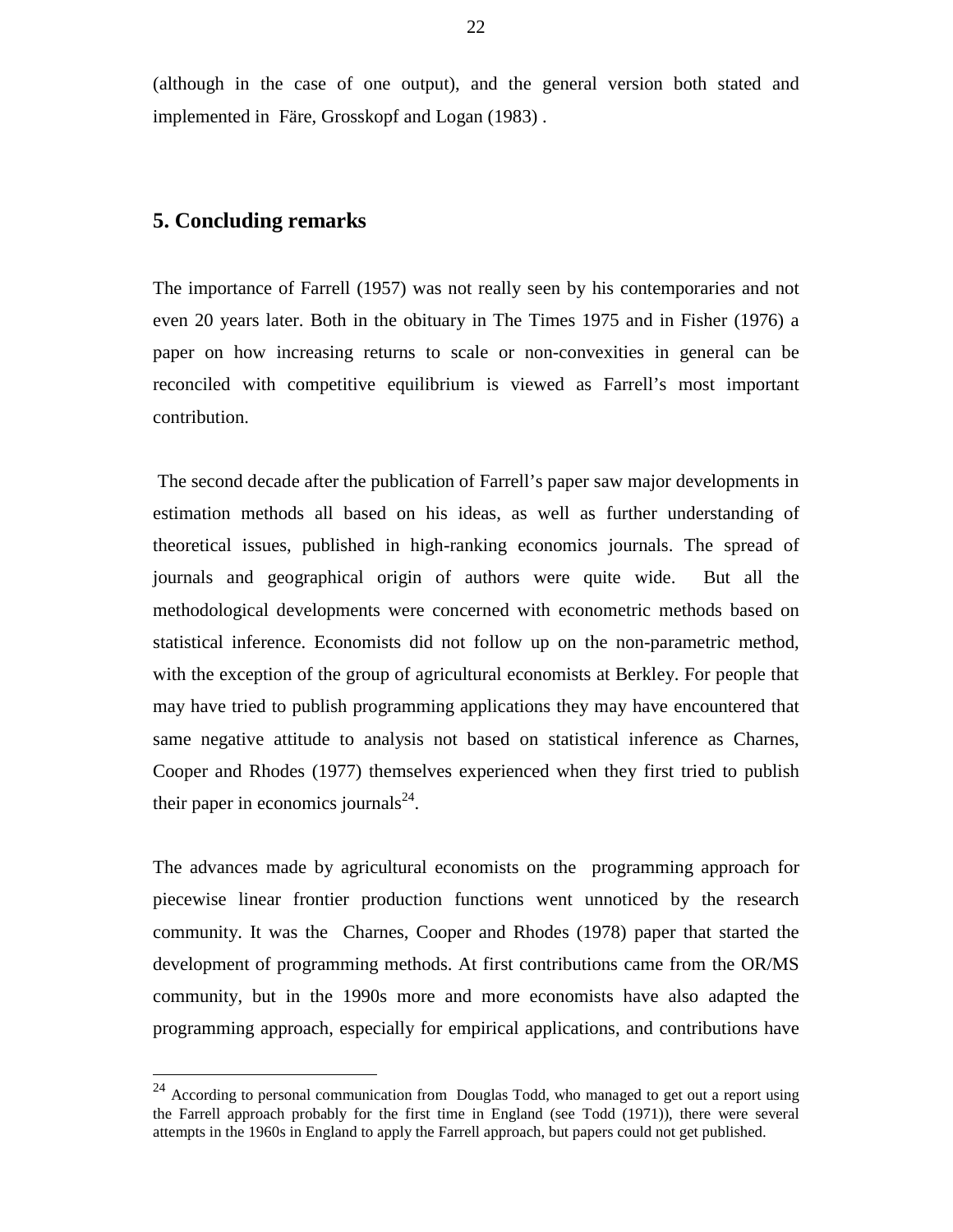also been appearing from the axiomatic Shephard school, contributing to our understanding of underlying theoretical issues.

Until recently the parametric econometric approach only allowed single output, or multiple outputs using a cost function if price data were available, which often they were not in public sector applications. But since Farrell efficiency measures (identical to distance functions or their inverse) contains full production function estimation, a possible approach is to estimate parameters of a parametric efficiency (distance) function directly (see e.g. Grosskopf et al. (1997) for a recent application).

The econometrics approach is usually associated with statistical inference, while the programming approach has been labelled deterministic. There is now exciting ongoing research of merging the two approaches, making statistical inference also possible for the non-parametric approach, see Banker (1993), Simar (1996), Kittelsen (1998), Simar and Wilson (1998, 2000).

A final reflection of the nature of Farrell's contribution is in place. Already Hall and Winsten (1959) noted:

However, his paper still suffers from a central weakness: that he does not analyse the concept of efficiency.." (p. 85). In the case of the axiomatic Shephard school there have been contributions as to the

nature of the Farrell efficiency measures, but not really as to the nature of inefficiency as such.

In the *Discussion* Mr Colin Clark (1957) expressed:

I think we will agree, having heard this paper, that Mr. Farrell has already reached some interesting and successful results, and has come nearer than any previous investigator to a true measure of agricultural efficiency, which figures in their turn will send the economists further down the road hunting for the social and other factors which lie behind them.

(Discussion on Mr. Farrell's Paper, p.282, also quoted in Burley, 1994)

However, the hunts down the road have not been too successful. It is obvious that the Xefficiency concept of Leibenstein may serve as a link to the nature of efficiency (see Burley (1994) for an attempt), but not too much has come out of this line of research. Førsund and Hjalmarsson (1987) have explored the vintage structure as an explanation for inefficiency. Bogetoft (1994, 2000) has applied the DEA model in a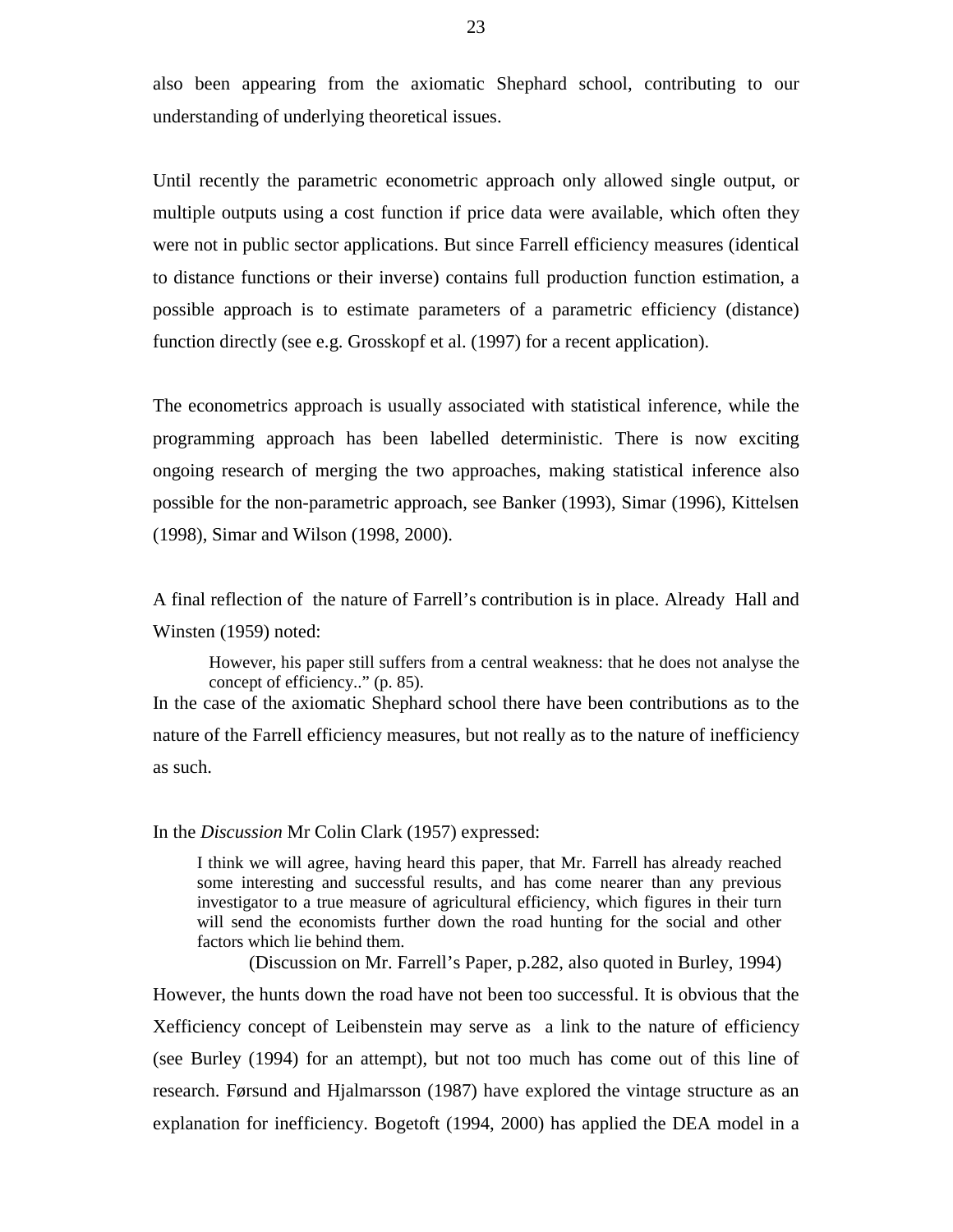agent – principal game framework, where the unobservable true nature of efficiency can be concealed, and must be induced to be revealed by the proper incentive structures. But explanations of efficiency differences are still dominated by ad hoc speculations about organisational factors, environmental factors, non-measured quality aspects of outputs and inputs, etc. The two-stage approach of first calculating efficiency scores and then seeking to correlate these scores with various explanatory variables, is still the applied approach.<sup>25</sup> Let this be a challenge to future research.

## **References**

 $\overline{a}$ 

Afriat, S. (1972): "Efficiency estimation of production functions." *International Economic Review* 13(3), 568-598.

Aigner, D. J. and S.F. Chu (1968): "On estimating the industry production function." *American Economic Review* 58, 226-239.

Aigner, D. J., C.A.K. Lovell and P. Schmidt (1977): "Formulation and Estimation of Stochastic Frontier Production Function Models." *Journal of Econometrics* 6(1), 21- 37.

Amey, L. R. (1964): "The Allocation and Utilization of Resources." *Operational Research Quarterly* 15(2), 87-100.

Banker, R. D. (1993): "Maximum Likelihood, consistency and data envelopment analysis: a statistical foundation." *Management Science* 39(10), 1265-1273.

Banker, R. D. (1996): "Hypothesis tests using Data Envelopment Analysis", *Journal of Productivity Analysis* 7, 139-159.

 $25$  It may be interesting to note that this approach was pioneered within a non-parametric frontier setting already by Seitz (1967), (1971) and Sitorus (1967), and Nerlove (1965) in a parametric setting. The latter argues for including explanatory variables in the first stage as the preferred model. This has been followed up in e.g. Ray (1988), and Battese and Coelli (1995) within a parametric panel data model. Banker (1999) provides a comprehensive review of the statistical foundations for the two-stage approach within a non-parametric setting.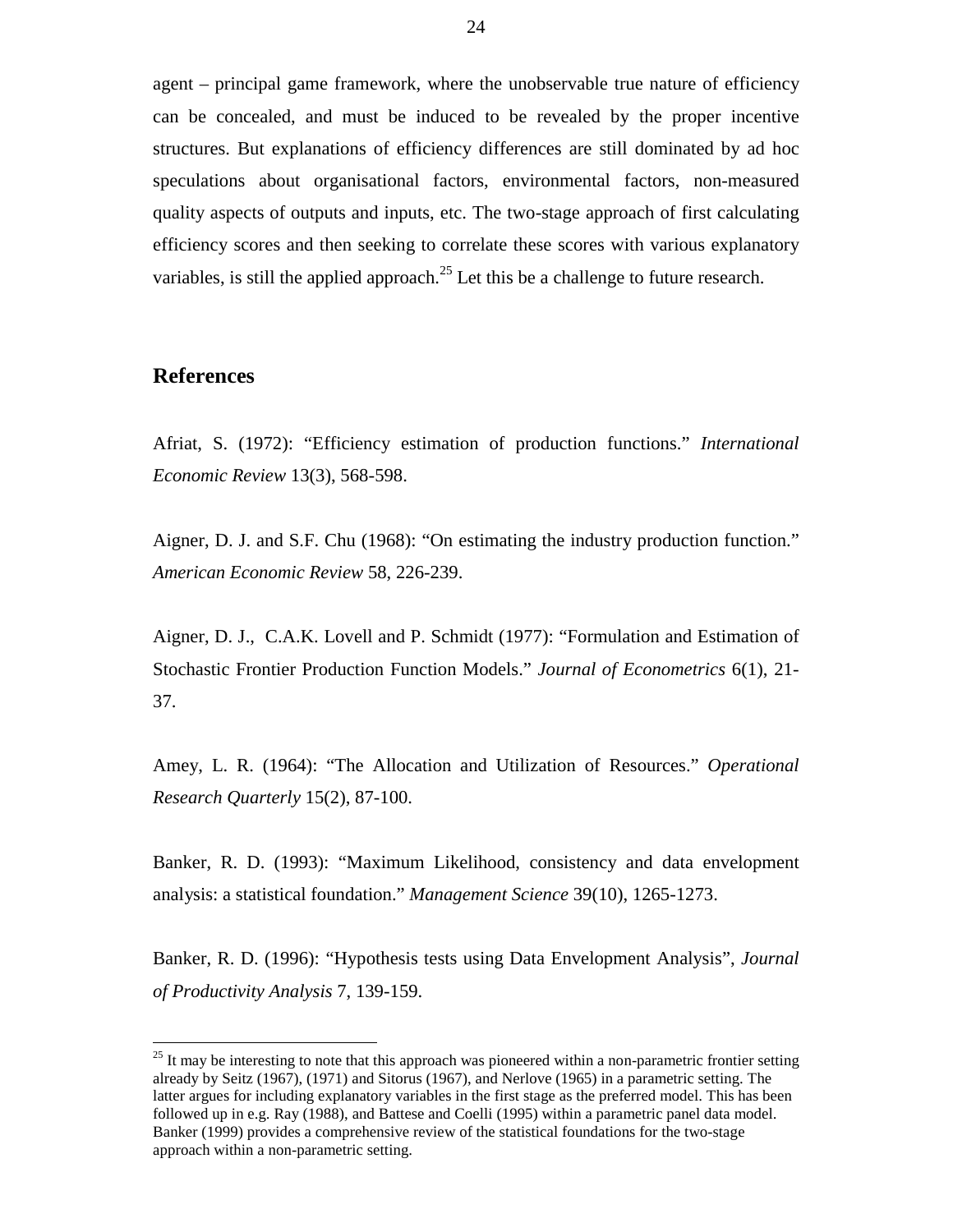Banker, R. D. (1999): "Evaluating contextual variables affecting productivity using Data Envelopment Analysis", paper presented at the Sixth European Workshop on Efficiency and Productivity Analysis, Copenhagen October 29 – 31, 1999.

Banker, R. D., A. Charnes, and W. W. Cooper (1984): "Some models for estimating technical and scale inefficiencies." *Management Science* 39, 1261-1264.

Battese, G. E. and G. S. Corra (1977): "Estimation of a frontier production model: with application to the pastoral zone of Eastern Australia." *Australian Journal of Agricultural Economics* 21, 169-179.

Battese, G. E. and T. J. Coelli (1992): "Frontier Production Functions, Technical Efficiency and Panel Data: With Application to Paddy Farmers in India." *Journal of Productivity Analysis* 3, 153-169.

Battese, G. E. and T. J. Coelli (1995): "A model for technical inefficiency effects in a stochastic frontier production function for panel data." *Empirical Economics* 20, 325 - 332.

Baumol, W. J. (1977): *Economic Theory and Operations Research*. Prentice/Hall International Editions.

Berger, A.N., and D.B. Humphrey (1991): "The dominance of Inefficiencies over Scale and Product Mix economies in Banking." *Journal of Monetary Economics* 28, 117-148.

Bogetoft, P. (1994): "Incentive Efficient Production Frontiers: An Agency Perspective on DEA." *Management Science* 40, 959-968.

Bogetoft, P. (2000): "DEA and Activity Planning under Asymmetric Information." *Journal of Productivity Analysis* 13, 7-48.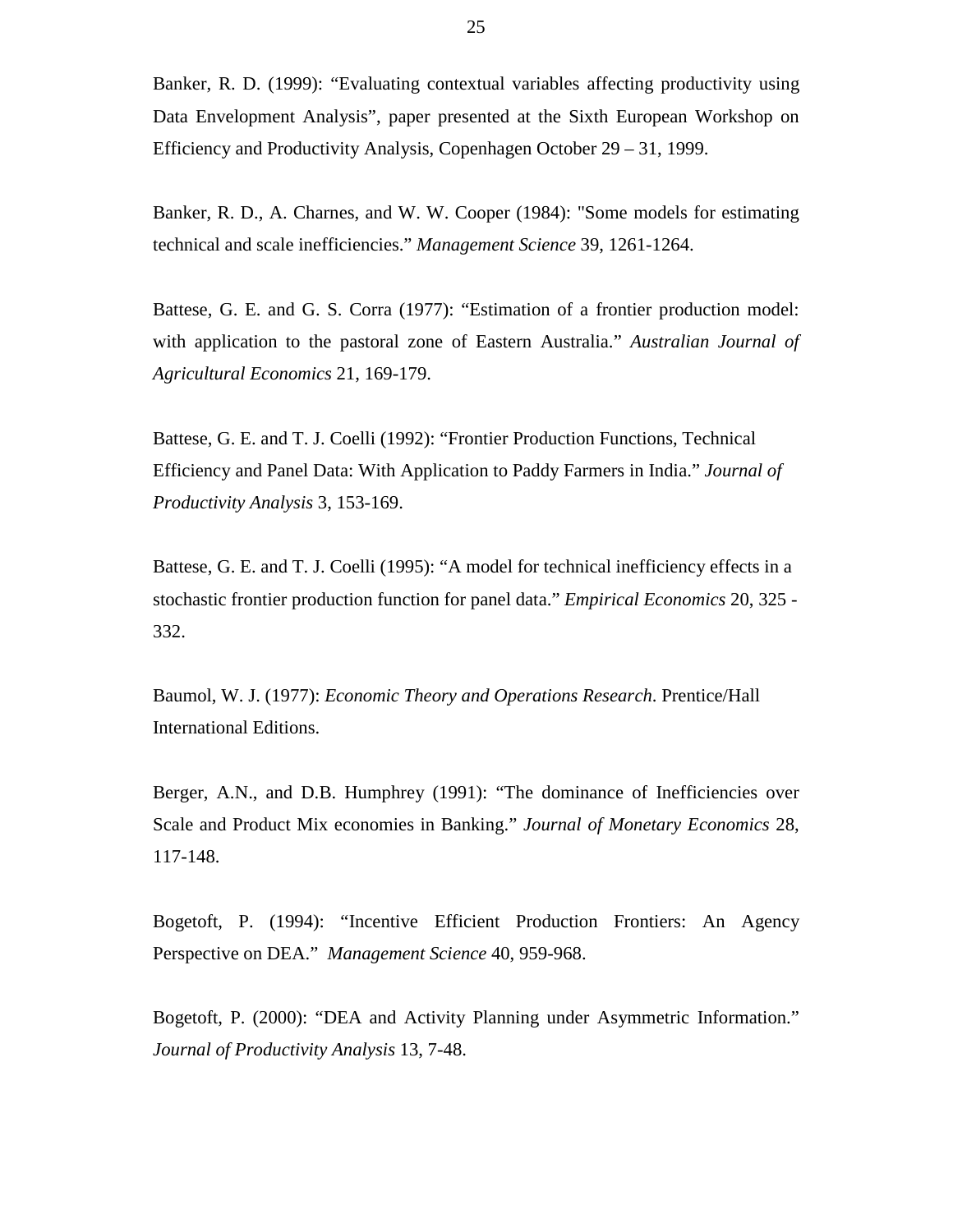Boles, J. N. (1967): " Efficiency Squared—Efficient computation of Efficiency Indexes." *Western Farm Economic Association, Proceedings 1966,* Pullman, Washington, 137-142.

Boles, J. N. (1971): *The 1130 Farrell Efficiency System – Multiple Products, Multiple Factors,* Giannini Foundation of Agricultural Economics, February 1971.

Bressler, R.G. (1967): " The Measurement of Productive Efficiency." *Western Farm Economic Association, Proceedings 1966*, Pullman, Washington, 129-136.

Brown, J. A. C. (1957): "Discussion on Mr. Farrell's Paper." *Journal of the Royal Statistical Society,* Series A, 120 (III), 287.

Brown, W. G. (1967): "Discussion of papers presented on "Production Functions and Productive Efficiency – The Farrell Approach"." *Western Farm Economic Association, Proceedings 1966*, Pullman, Washington, 159-161.

Burley, H.T. (1994): "Farrell, Data Envelopment Analysis and Leibenstein on Efficiency Measurement" in Vaughn, K.I. (ed.), *Perspectives on the History of Economic Thought*, Vol. 10. Brookfield: Elgar, 256-265.

Carlson, D.(1976): *Calculating Frontier Multi-Product, Multi-factor Production and Cost Relationships – A computerized Algorithm-*, Giannini Foundation of Agricultural Economics October 1976.

Carlsson, B. (1972): "The Measurement of Efficiency in Production: An Application to Swedish Manufacturing Industries." *Swedish Journal of Economics* 74, 468-485.

Caves, D., L. Christensen, and E. Diewert (1982): "The Economic Theory of Index Numbers and the Measurement of Input, Output, and Productivity." *Econometrica* 50(6), 1393-1414.

Charnes, A., and W.W. Cooper (1962): "Programming with linear fractional functionals." *Naval Research Logistics Quarterly* 9(3,4), 181-185.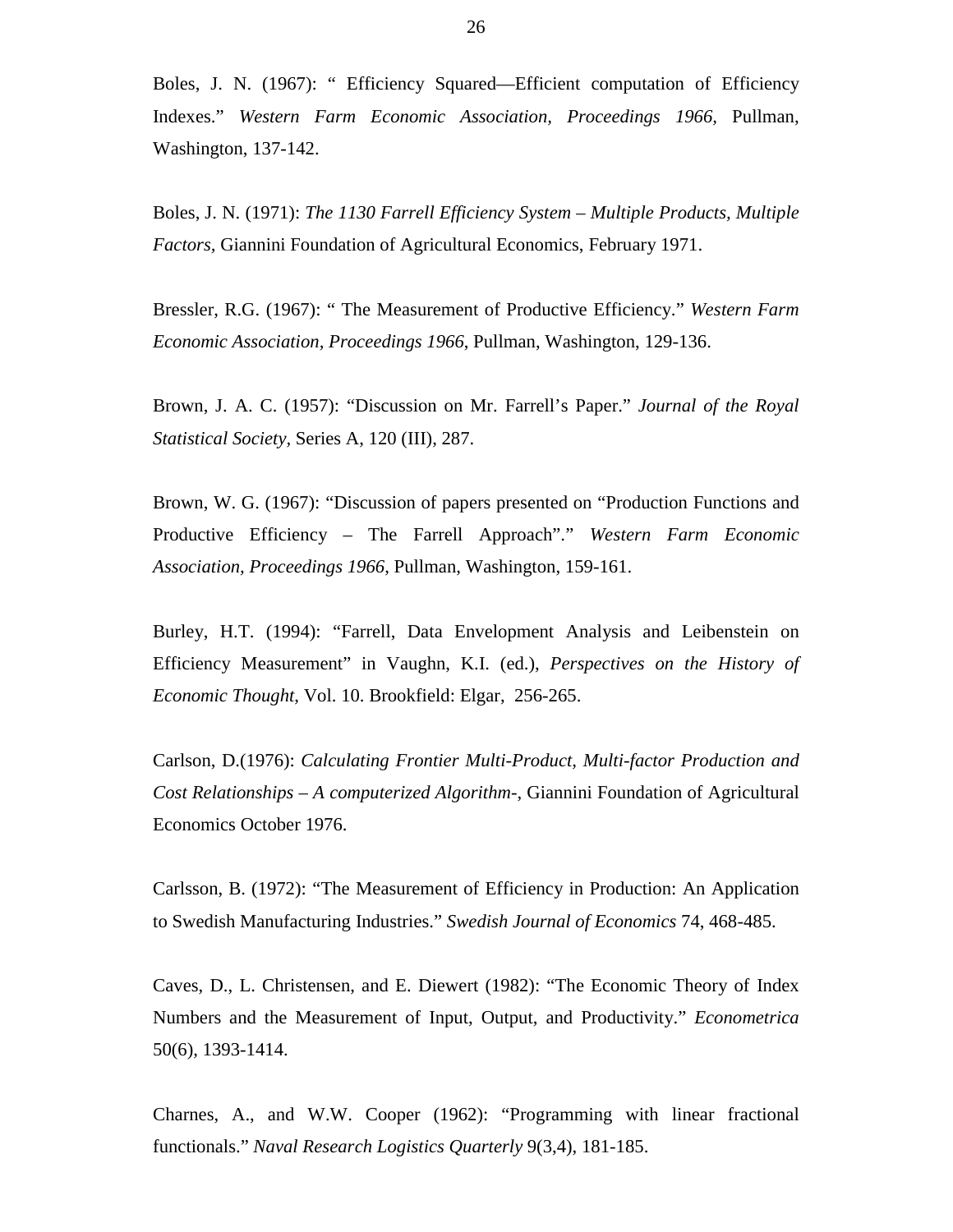Charnes, A., and W.W. Cooper (1985): "Preface to topics in Data Envelopment Analysis." *Annals of Operational Research* 2, 59-94.

Charnes, A., W.W. Cooper and E. Rhodes (1976): Exposition Interpretation and Extensions of Farrell Efficiency Measures." *Unpublished paper* dated April 30, 1976.

Charnes, A., W.W. Cooper and E. Rhodes (1977): "Measuring the efficiency of decision making units with some new production functions and estimation methods" *Research Report CCS 276*. Center for Cybernetic Studies.

Charnes, A., W.W. Cooper and E. Rhodes (1978): "Measuring the efficiency of decision making units." *European Journal of Operations Research* 2, 429-444.

Charnes, A., W.W. Cooper and E. Rhodes (1981): "Evaluating Program and Managerial Efficiency: An Application of Data Envelopment Analysis to Program Follow Through." *Management Science* 27(6), 668-697.

Charnes A, W.W. Cooper, A.Y. Lewin, and L. M. Seiford (1994): *Data Envelopment Analysis*. Boston: Kluwer.

Clark, C. (1957): "Discussion on Mr. Farrell's Paper." *Journal of the Royal Statistical Society,* Series A, 120 (III), 282.

Cornwell, C., P. Schmidt and R. C. Sickles (1990): "Production frontiers with crosssectional and time-series variation in efficiency levels." *Journal of Econometrics* 46, 185-200.

Debreu, G. (1951): "The Coefficient of Resource Utilization." *Econometrica* 19, 14- 22.

Farrell, M. J. (1957): "The measurement of productive efficiency." *Journal of the Royal Statistical Society,* Series A, 120 (III), 253-281.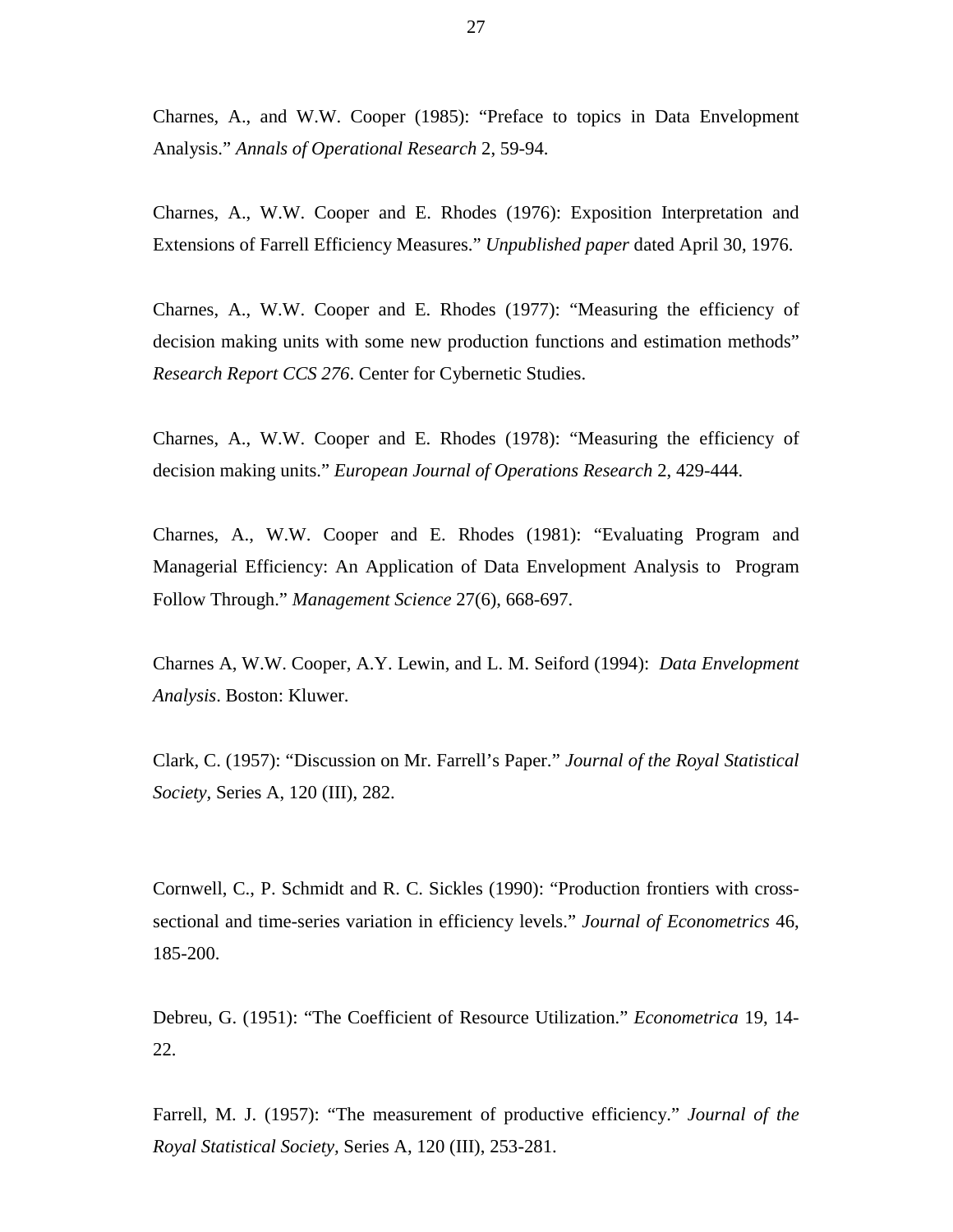Farrell, M.J. and M. Fieldhouse (1962): "Estimating Efficient Productions Functions under Increasing Returns to Scale." *Journal of the Royal Statistical Society* 125, 252- 267.

Fisher, M. R. (1976): "The Economic Contribution of Michael James Farrell." *Review of Economic Studies* XLIII(3), 371-382.

Färe, R. and C.A.K Lovell (1978): "Measuring the Technical Efficiency." *Journal. of Economic Theory* 19(1), 150-162.

Färe, R. and D. Primont (1995): *Multi-output production and duality: theory and applications*, Boston/London/Dordrecht: Kluwer Academic Publishers.

Färe, R., S. Grosskopf, and J. Logan (1983): "The relative efficiency of Illinois electric utilities." *Resources and Energy* 5, 349-367.

Färe, R., S. Grosskopf, and C.A.K Lovell (1985): *The Measurement of Efficiency of Production*, Boston: Kluwer.

Färe, R., S. Grosskopf and C.A.K Lovell (1994): *Production Frontiers,* Cambridge: Cambridge University Press.

Førsund, F.R. (1971): "A Note on the Technically Optimal Scale in Inhomogeneous Production Functions." *Swedish Journal of Economics* 73, 225-240.

Førsund, F.R. (1974): "Studies in the Neo-Classical Theory of Production". *Memorandum* from the Insitute of Economics, University of Oslo February 4.

Førsund, F.R (1998): "The rise and fall of slacks: Comments on Quasi-Malmquist productivity indices." *Journal of Productivity Analysis* 10, 21-34.

Førsund, F. R. and L. Hjalmarsson (1974): "On the Measurement of the Productive Efficiency." *Swedish Journal of Economics* 76, 141-154.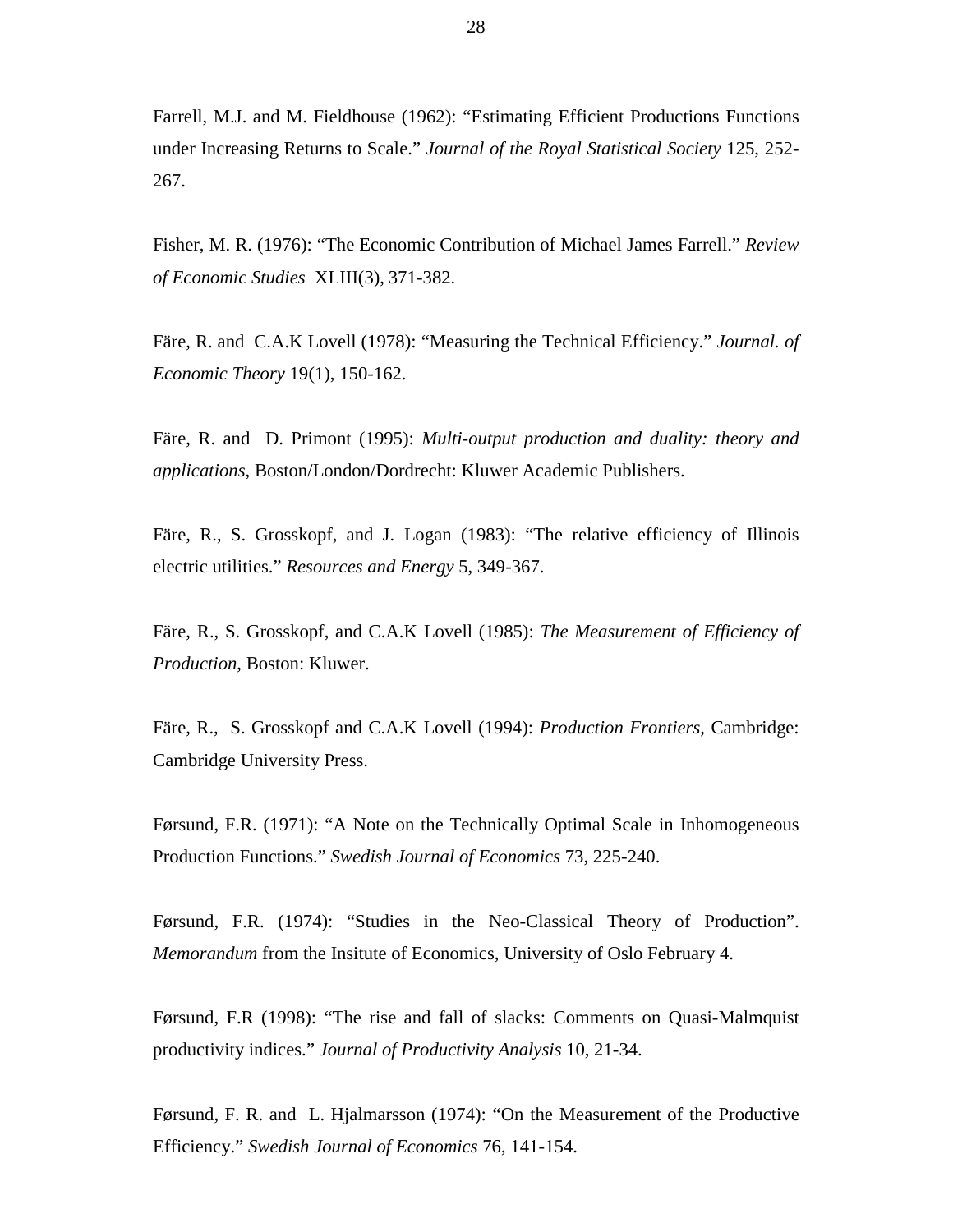Førsund, F.R. and L. Hjalmarsson (1979): "Generalised Farrell measures of Efficiency: An application to milk processing in Swedish dairy plants." *Economic Journal* 89, 294-315.

Førsund, F.R. and L. Hjalmarsson (1987): *Analyses of Industrial Structure. A Putty-Clay Approach*, Stockholm: Almqvist & Wiksell International.

Førsund, F.R. and S. A. C. Kittelsen (1999): "On the calculation of Farrell efficiency measures: The evolvement of linear programming." *Unpublished working paper,*The Frisch Centre.

Førsund, F.R. and N. Sarafoglou (1999): " The diffusion of research on productive efficiency: The economist's guide to DEA evolution." *Discussion Paper* #D-02/1999, Department of Economics and Social Sciences, NLH.

Førsund, F.R., C. A. K. Lovell and P. Schmidt (1980): "A survey of frontier production functions and of their relationship to efficiency measurement." *Journal of Econometrics* 13, 5-25.

Gabrielsen, A. (1975): "On estimating efficient production functions." *Working Paper* No. A-85, Christian Michelsen Institute, Bergen

Greene, W.H. (1980): "Maximum likelihood estimation of econometric frontier functions." *Journal of Econometrics* 13, 27-56.

Grosskopf, S., K. Hayes, L. Taylor and W. Weber (1997): "Budget Constrained Frontier Measures of Fiscal Equality and Efficiency in Schooling." *Review of Economics and Statistics* 79, 116-124.

Hall, M. and C. Winsten (1959): "The Ambiguous Notion of Efficiency." *Economic Journal* LXIX(March), 71-86.

29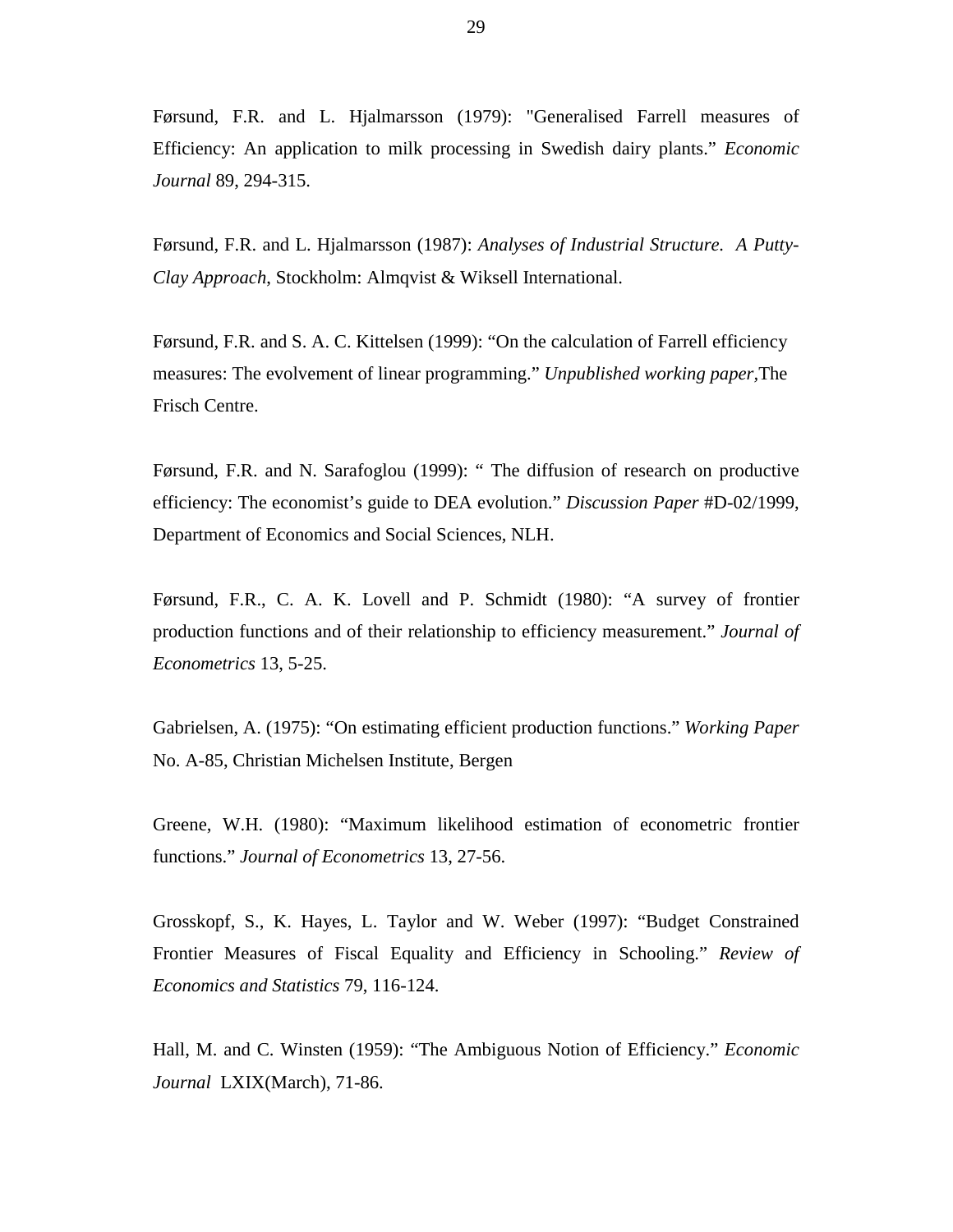Hanoch, G. and M. Rothschild, (1972): "Testing the Assumptions of Production Theory: A Nonparametric Approach." *Journal of Political Economy* 80(2), 256-275.

Hoffman, A. J. (1957): "Discussion on Mr. Farrell's Paper." *Journal of the Royal Statistical Society,* Series A, 120 (III), 284.

Kittelsen, S. A. C. (1998): "Using data envelopment analysis to measure production efficiency in the public sector." *Økonomiske Doktoravhandlinger*, Universitetet i Oslo.

Leibenstein, H. (1973): "Competition and X-efficiency: Reply." *Journal of Political Economy* 81(3), 765-777.

Malmquist, S. (1953): "Index Numbers and Indifference Surfaces." *Trabajos de Estadistica* 4, 209-242.

Meeusen, W. and J. van den Broeck (1977): "Efficiency Estimation from Cobb-Douglas Production Functions with Composed Errors." *International Economic Review* 18, 435-444.

Merton, R. K. (1968): "The Matthew effect in science." *Science* 159 (January), 56-63.

Nadiri, M. I. (1970): "Some Approaches to the Theory and Measurement of the Total Factor Productivity: A Survey." *Journal of Economic Literature* 8(4), 1137-77.

Nerlove, M. (1965): *Estimation and Identification of Cobb – Douglas Production Functions*, Amsterdam: North-Holland Publishing Company.

Koopmans, T. C. (1951): *Activity Analysis of Production and Allocation*, New York: Wiley.

Ray, S. C. (1988): "Data Envelopment Analysis, nondiscretionary inputs and efficiency: an alternative interpretation." *Socio-Economic Planning Sciences* 22(4), 167-176.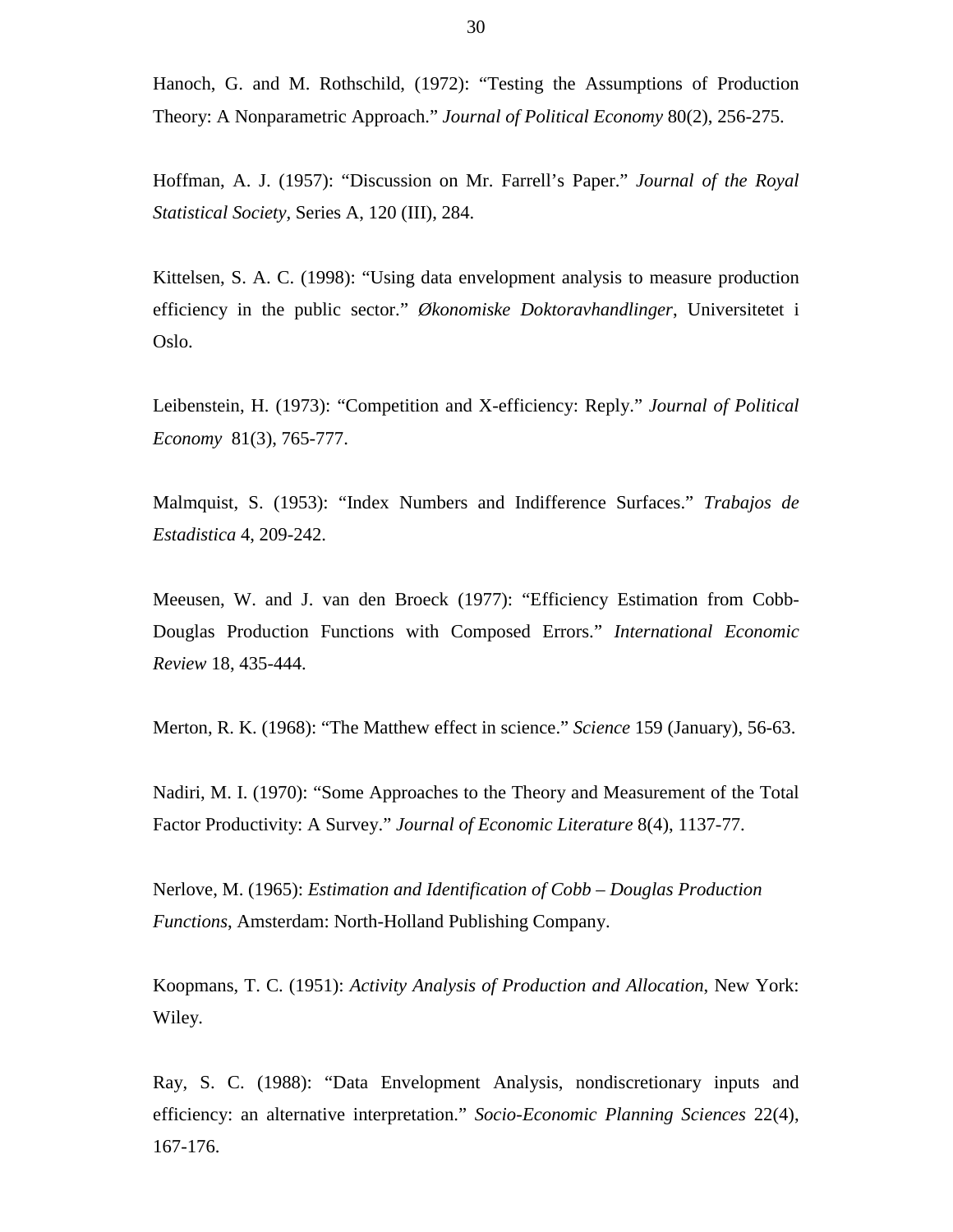Richmond, J. (1974): "Estimating the Efficiency of Production." *International Economic Review* 15, 515-521.

Ruist, E. (1960): *Industriföretagets Produktionseffektivitet. Några mätningsmetoder*, Stockholm: IUI.

Ruist, E. (1961): "Production Efficiency of the Industrial Firm. Some Methods of Measurement." *Productivity Measurement Review,* Paris: OECD.

Russell, R. R. (1998): "Distance functions in consumer and producer theory," in R. Färe, S. Grosskopf, R.R. Russell (eds.), *Index Numbers: Essays in Honour of Sten Malmquist*, Boston/London/Dordrecht: Kluwer Academic Publishers, 7-90.

Seiford, L. M. (1996): "Data Envelopment Analysis: The Evolution of the State of the Art (1978-1995)." *Journal of Productivity Analysis* 7 (2/3), 99-137.

Seitz, W. D. (1967): "Efficiency Measures for Steam-Electric Generating Plants." *Western Farm Economic Association, Proceedings 1966,* Pullman, Washington, 143- 151.

Seitz, W. D. (1970): "The Measurement of Efficiency Relative to a Frontier Production Function". *American Journal of Agricultural Economics* 52, 505-511.

Seitz, W. D. (1971): "Productive Efficiency in the Steam-Electric Generating Industry." *Journal of Political Economy* 79, 878-886.

Shephard, R.W. (1953): *Cost and production functions*, Princeton: Princeton University Press.

Simar, L. (1996): "Aspects of statistical analysis in DEA-type frontier models." *Journal of Productivity Analysis* 7 (2/3), 177-185.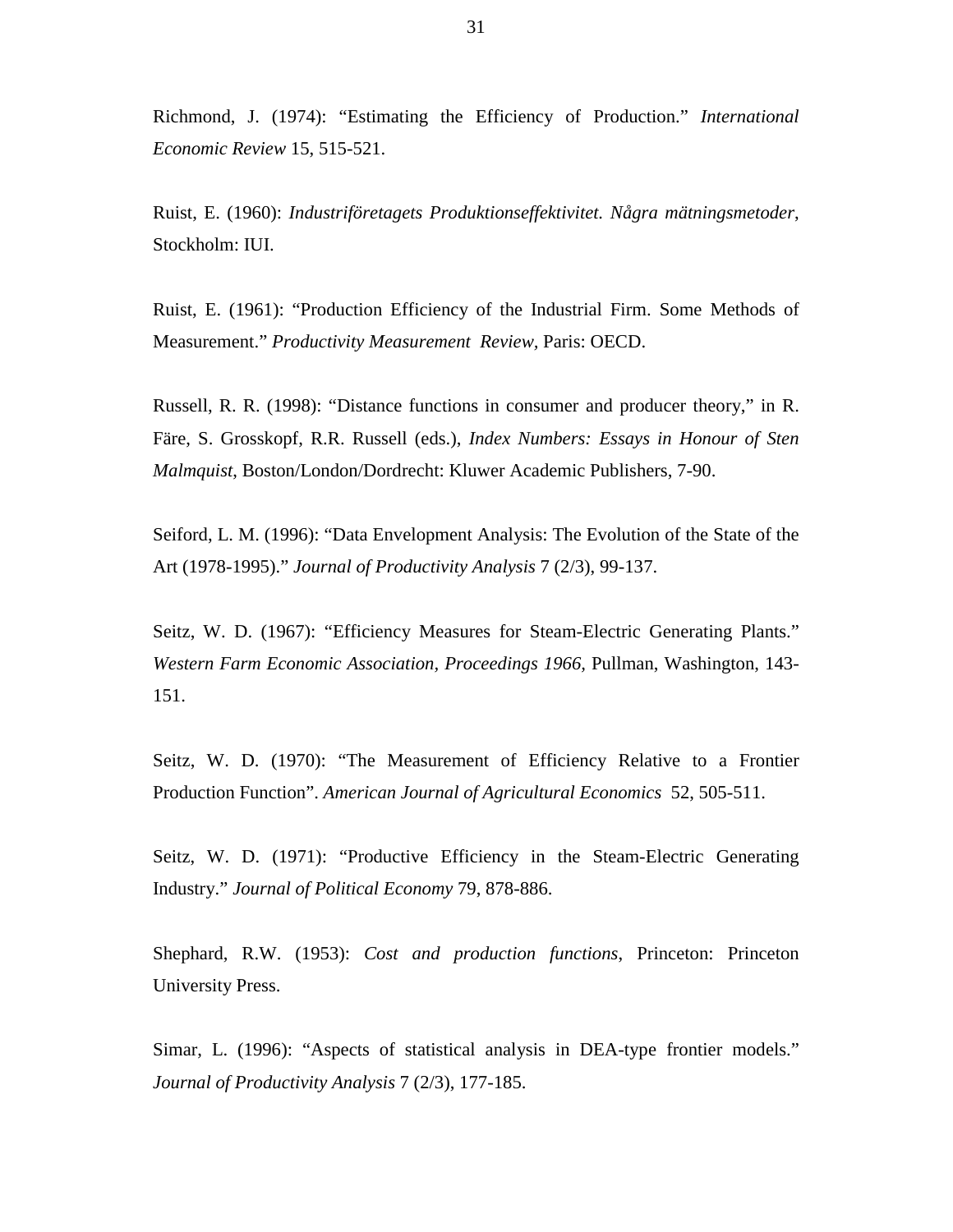Simar, L. and P. W. Wilson (1998): "Sensitivity analysis of efficiency scores: how to bootstrap in nonparametric frontier models." *Management Science* 44(11), 49-61.

Simar, L. and P. W. Wilson (2000): "Statistical Inference in Nonparametric Frontier Models: The State of the Art." *Journal of Productivity Analysis* 13, 49-78.

Sitorus, B. L. (1967): "Productive Efficiency and Redundant Factors of Production in Traditional Agriculture of Underdeveloped Countries: A Note on Measurement." *Western Farm Economic Association, Proceedings 1966,* Pullman, Washington, 153- 158.

Solow, R. A. (1957): "Technical change and the aggregate production function." *Review of Economics and Statistics* 39, 312-320.

Sturrock (1957): "Discussion on Mr. Farrell's Paper." *Journal of the Royal Statistical Society,* Series A, 120 (III), 285.

Timmer, C. P. (1971): "Using a Probabilistic Frontier Production Function to Measure Technical Efficiency." *Journal of Political Economy* 79, 776-794.

Thompson, R.G. and R.M. Thrall (1993): "Need for MS/OR in Public Policymaking." in Rhodes, E.L. (ed.), *Public policy applications of management science*, *Applications of Management Science* 7, 3-21, Greenwich: JAJ Press.

Todd, D. (1971): "The Relative Efficiency of Small and Large Firms." *Report No. 18*, Committee of Inquiry on Small Firms. London: H. M. S. O.

Weston, H. (1976): "The Estimation of Marketing Efficiency." *European Journal of Marketing*.

Winsten, C. B. (1957): "Discussion on Mr. Farrell's Paper." *Journal of the Royal Statistical Society,* Series A, 120 (III), 282-284.